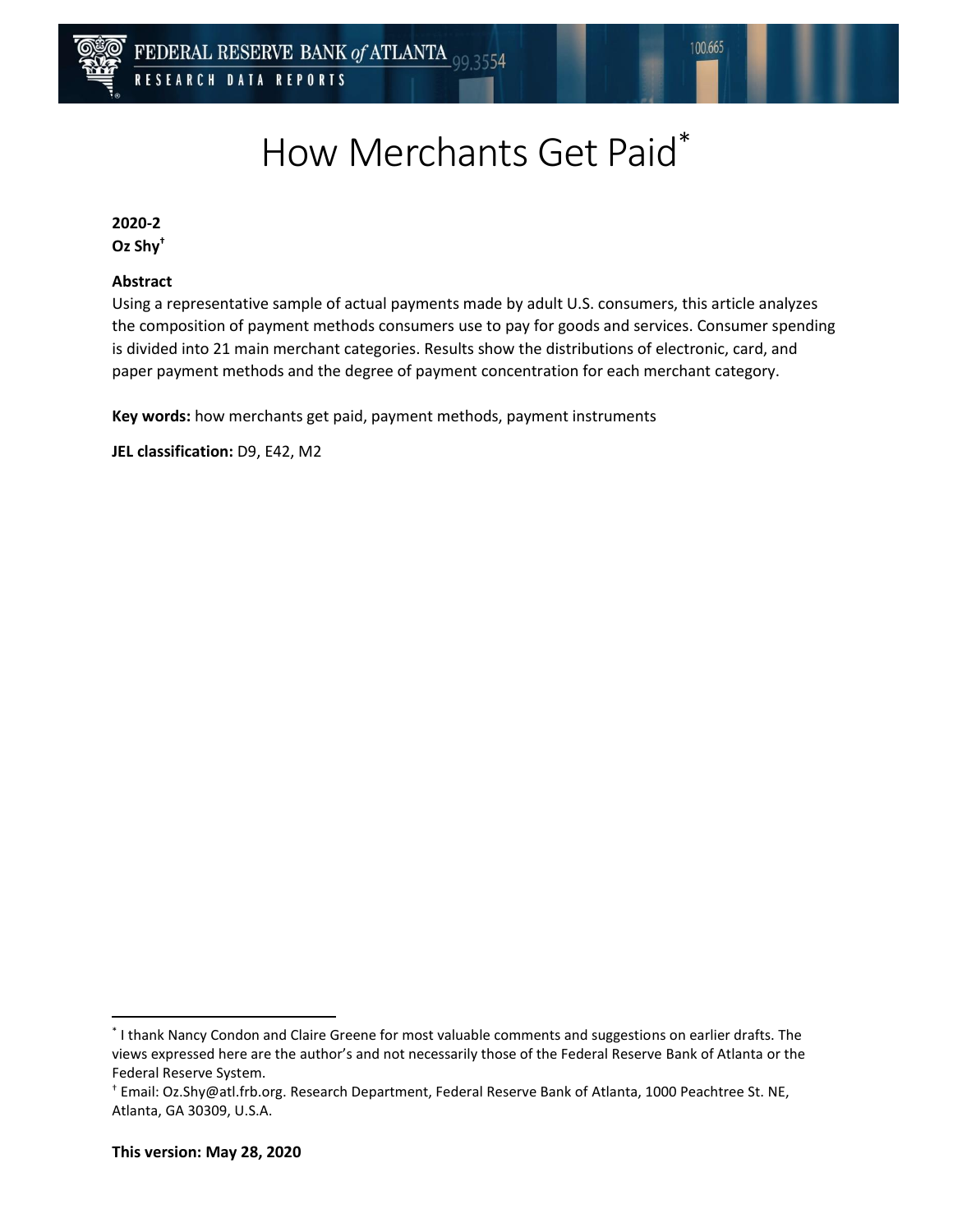### <span id="page-1-0"></span>**1. Introduction**

Payments for purchases of goods and services, bill payments, and payments to other people are made with a variety of payment methods (also called payment instruments). The purpose of this research is to analyze which payment methods consumers use to pay for different types of goods and services provided by different merchant types. The term "merchants" refers to all types of sellers who sell directly to consumers, including all retail stores (brick-and-mortar and online), utility service providers, general services, travel services, financial services, government, and more (the exact definitions are provided in section [2\)](#page-4-0).

Using a representative sample of actual payments made by adult U.S. consumers, this article analyzes the composition of payment methods consumers use to pay for goods and services in each merchant category. Consumer spending is divided into 21 main merchant categories. For each merchant category, I compute the proportion of each payment method consumers use to pay merchants, both by volume and by dollar value. Results show the distributions of electronic, card, and paper payment methods and the degree of payment concentration for each merchant category.

In addition, this research uses the Herfindahl-Hirschman index (HHI) to compute the payment method concentration index for each merchant category. Whereas the HHI is commonly used to measure the degree of market concentration among firms, I find the same method also useful for comparing the degree of payment method concentration or diversification among all 21 merchant types.

The list below provides a description of the payment methods collected by the data described in section [2.](#page-4-0)

#### **Electronic payment methods:**

- Bank account number payment (BANP): You [the respondent] give your bank routing number and account number to a third party to authorize a deduction from your bank account.
- Online banking bill pay (OBBP): You initiate a payment at your bank's online banking website.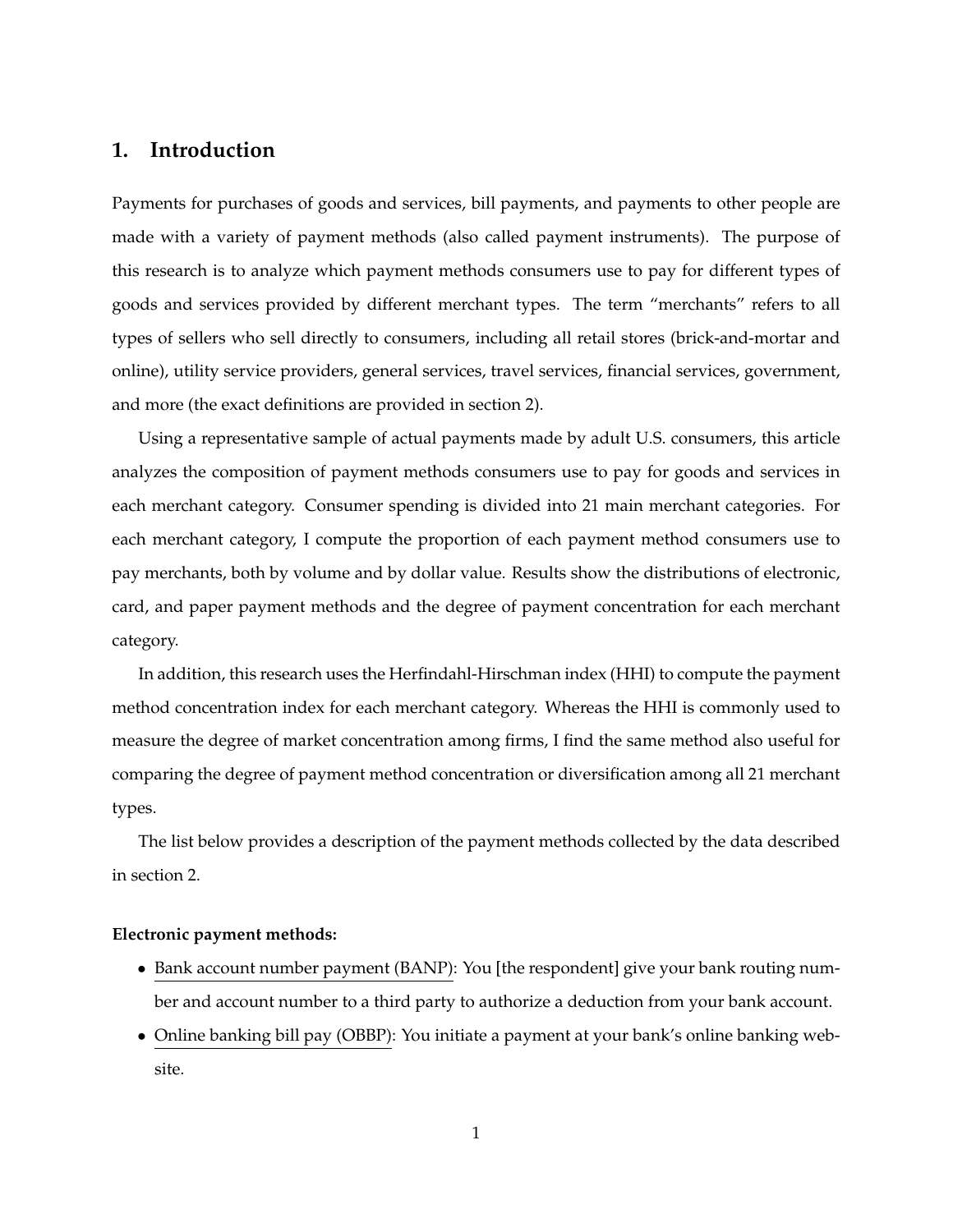- Account-to-account money transfers.
- Income deduction: Your employer makes the payment for you on your behalf and deducts the payment amount from your salary.

#### **Card payment methods:**

- Debit card: Your payments are deducted from your bank account. Also, you can use a debit card to withdraw or deposit cash at ATMs.
- Credit card: You pay back the credit card company later. Credit cards charge interest (unless the balance is paid by the initial due date).
- Prepaid/gift/EBT card: You store or load money on a prepaid card. Sometimes called "prepaid debit," "gift cards," "payroll cards," or "stored value cards."

#### **Paper payment methods:**

- Cash: Coins and paper bills.
- Check: You write a paper check to a person or business.
- Money order: You purchase a money order from a bank, post office, check-cashing store, or retail store. At the time of purchase, you specify the amount and the person or business to be paid.

**Mobile app:** It is important to emphasize that *a mobile app is not a payment instrument*. Logically, a mobile app should be viewed as an electronic wallet that stores information on the payer's credit cards, debit cards, or bank account number. More precisely, a mobile app payment depends on the type of funding (source of money) that funds each transaction, generally a credit card, debit cards, or a bank account. A consumer who funds a mobile app payment with a credit or debit card will see the charge on the card's monthly statement. Therefore, in our data, a mobile app payment is recorded twice: as a mobile app payment and also, for example, as a debit card payment if the mobile app is funded by a debit card.

For that reason, the core analysis in this article does not view mobile app as a payment method. However, because this paper examines the merchant side, it is possible that some merchants may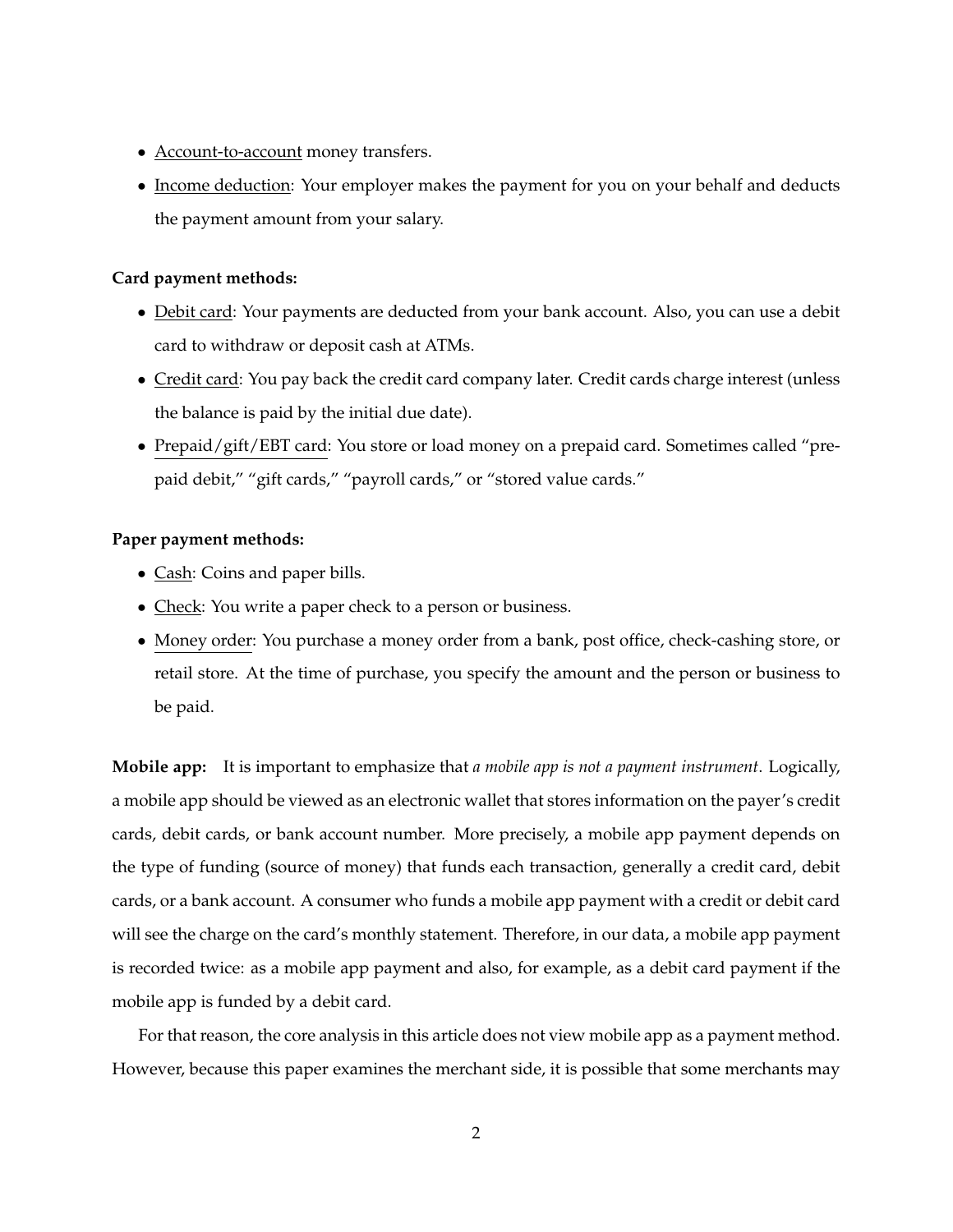view a mobile app as a separate payment method. Therefore, mobile app payments are analyzed towards the end of this article

In the literature, several papers have analyzed how consumer payment choice varies with respect to payment dollar amount, credit card rewards, merchant card acceptance policy, whether the consumer borrows on a credit card (revolver), and consumer demographics; see, for example, [Zinman](#page-16-0) [\(2009\)](#page-16-0); [Arango, Huynh, and Sabetti](#page-15-0) [\(2015\)](#page-15-0); and [Wakamori and Welte](#page-16-1) [\(2017\)](#page-16-1). This literature does not distinguish among the merchant types, which is the subject of the present paper. Some literature focuses on a particular merchant type; for example, [Klee](#page-16-2) [\(2008\)](#page-16-2) analyzes how consumer pay at grocery stores, [Wang and Wolman](#page-16-3) [\(2016\)](#page-16-3) use data from a discount retailer with thousands of stores, and [Zhang](#page-16-4) [\(2016\)](#page-16-4) analyzes how people pay rent. Finally, Bounie and François [\(2011\)](#page-15-1) and [Greene and Stavins](#page-15-2) [\(Forthcoming 2020\)](#page-15-2) focus on consumer bill payments.

The present paper adds to the above literature by attempting to integrate all types of consumer payments into a single analysis for the purpose of getting an overview how different merchants get paid. This is accomplished by aggregating all payment types (in-person, remote, bill, and nonbill) for each merchant type for the purpose of obtaining a broad summary of how merchants get paid. In doing so, this paper abstracts from consumer and merchant incentives to use their preferred payment methods. More precisely, this research summarizes actual payments without analyzing consumers' decision-making process of why they choose their payment method for each transaction.

This article is organized as follows. Section [2](#page-4-0) defines merchant types, describes the data, and presents sample statistics by merchant type. Section [3](#page-6-0) analyzes how merchants get paid and compares merchant types by payment method concentration. Section [4](#page-9-0) analyzes payments by dollar value. Section [5](#page-11-0) groups all payment methods into three main payment categories. Section [6](#page-13-0) briefly analyzes payments made via mobile apps. Section [7](#page-13-1) concludes.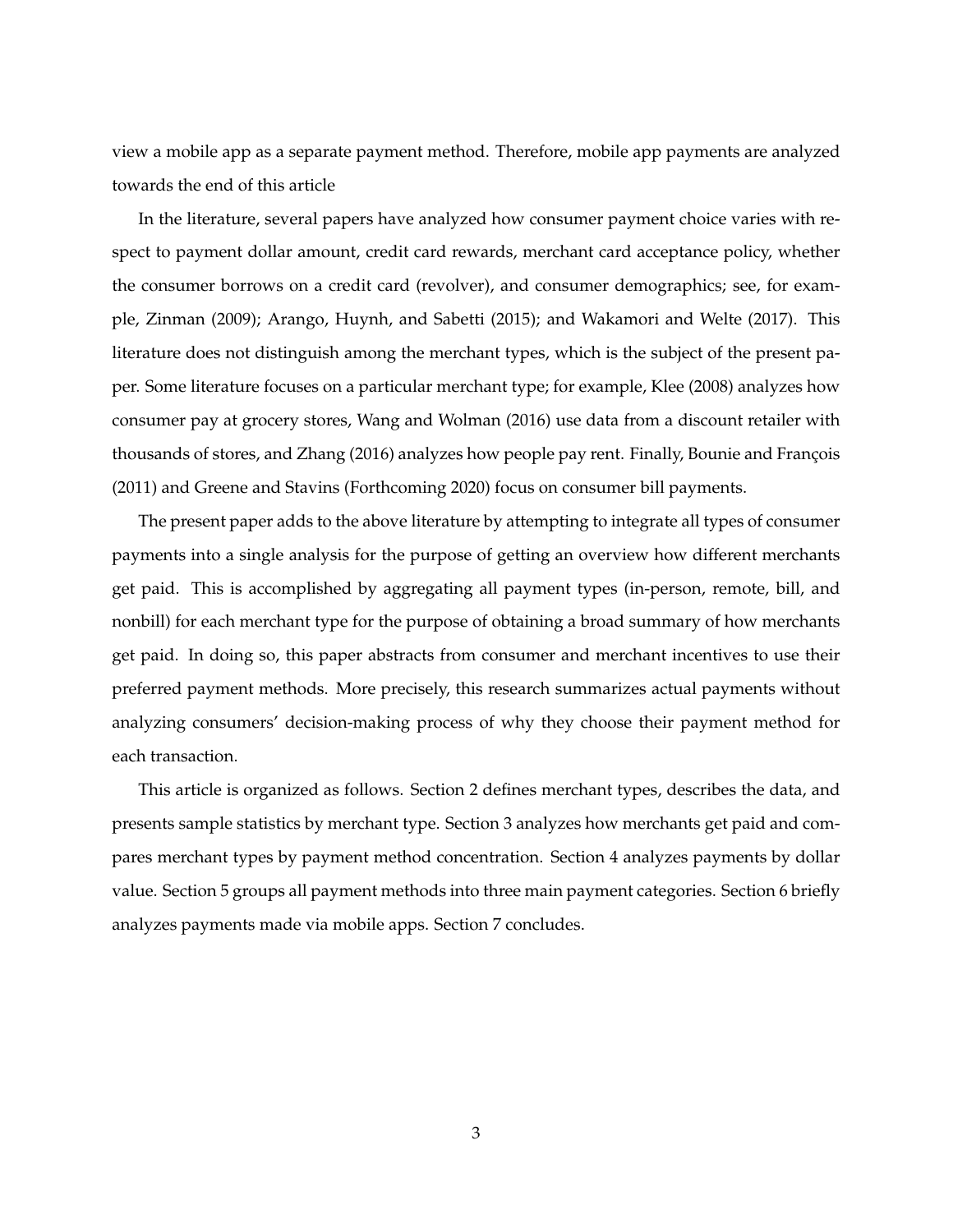# <span id="page-4-0"></span>**2. Data and sample statistics**

This section defines merchant types, describes the data, and presents sample statistics by merchant type. The data are taken from the 20[1](#page-4-1)9 Diary of Consumer Payment Choice  $(DCPC)^1$ . The DCPC uses a representative sample of U.S. (18 and older) consumers. The DCPC records transactions during three consecutive days. Transactions include purchases, bill payments, ATM withdrawals, and deposits. Respondents' three-day diaries were evenly distributed throughout the month of October 2019 in a way that resembles a three-period overlapping generations model.

The DCPC collects a large number of variables describing all sorts of demographics and transactions. For the purpose of this article, I focus on only a small subset of variables. Table [1](#page-17-0) lists 21 merchant categories that respondents used to categorize each payment. This list provides straightforward description of each of the 21 merchant types. Note that merchant type 16 is slightly different because it also involves person-to-person money transfers among family and friends, in addition to paying to somebody for performing a small job.

Table [2](#page-18-0) provides sample statistics on the number of payment observations and average and median payment values for each of the 21 merchant types. I also chose to display respondents' household incomes because they provide some indication on which population is served by each merchant type. For example, according to Table [2,](#page-18-0) the weighted median household income of consumers who paid merchant type 14 (rent) is \$48,000. On the other extreme, the weighted median household income of consumers who pay merchant type 9 (taxis, airplane, delivery ) is \$125,000.

Table [3](#page-19-0) divides consumer payments into two types: "in-person" payments, where the consumers (payers) are physically present at the merchant site, and "remote" payments that are made while the consumers are not physically present at the merchant site. It should be noted that some types of payments fall into a gray area because they could be classified as either in-person or re-

<span id="page-4-1"></span><sup>&</sup>lt;sup>1</sup>The Federal Reserve Banks of Atlanta, Boston, and San Francisco conduct the diary, which is summarized by [Greene and Stavins](#page-15-3) [\(2019\)](#page-15-3) and [Kumar and O'Brien](#page-16-5) [\(2019\)](#page-16-5). Similar surveys are conducted by the Bank of Canada; see [Henry, Huynh, and Welte](#page-16-6) [\(2018\)](#page-16-6). The data and assisting documents (codebooks) are publicly available for downloading from the Federal Reserve Bank of Atlanta website: [https://www.frbatlanta.org/banking-and-payments/](https://www.frbatlanta.org/banking-and-payments/consumer-payments.aspx) [consumer-payments.aspx.](https://www.frbatlanta.org/banking-and-payments/consumer-payments.aspx) The data and the R-code used in this analysis are available for downloading from the author's web page: <www.ozshy.com> (click on "Recent articles").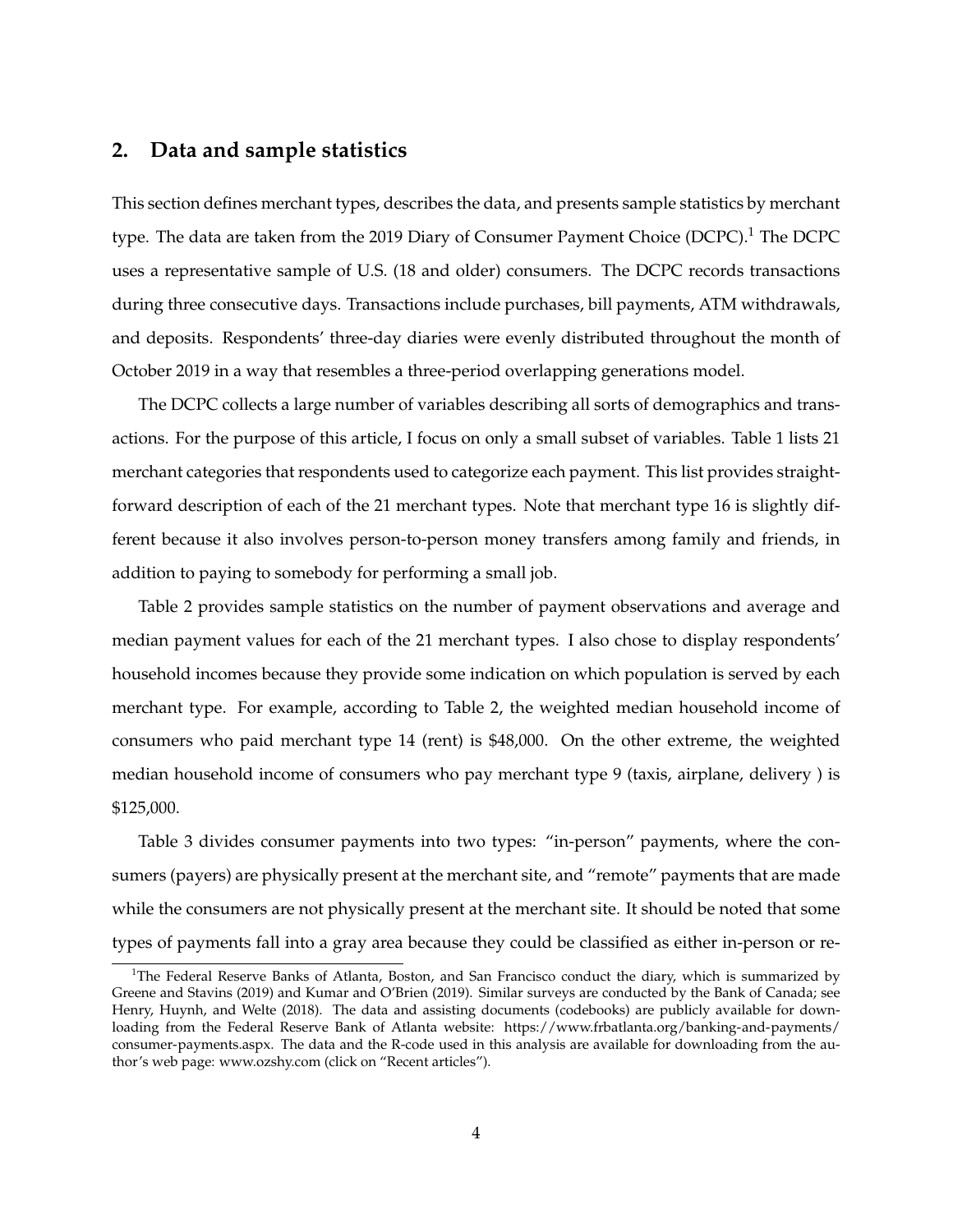mote. For example, a payment to Uber or Lyft during the ride may be classified as "in-person" whereas a payment after a passenger is dropped off may be classified as "remote." Other examples of gray areas include unattended parking garages, self-checkout counters at grocery stores, and vending machines, where consumers (payers) are physically present, but the merchant side is only virtually present in the form of unattended card reading or cash machines.

Out of 12,269 total payments made by 2,564 respondents, the 2019 DCPC sample generated the following distribution of payment volume across the payment methods:

- Debit card: Used for 3,302 payments (27 percent).
- Cash: Used for 3,201 payments (26.18 percent).
- Credit card: Used for 2,961 payments (24.22 percent).
- Check: Used for 744 payments (6.08 percent).
- Bank account number payment (BANP): Used for 707 payments (5.78 percent).
- Online banking bill pay (OBBP): Used for 647 payments (5.29 percent).
- Prepaid/gift/EBT card: Used for 210 payments (1.71 percent).
- Income deduction: Used for 46 payments (0.37 percent). The reason for this low use is that actual payments are restricted to paydays only. Some people may not have any income deduction because they may not be employed, or because there are 1099 workers who have no deductions. Others may receive their paychecks only once or twice each month. Therefore, the DCPC does not capture income deductions for most of the respondents. For this reason, the analysis that follows drops income deduction payments from the sample.
- Money order: Used for 25 payments (0.2 percent). Because of the low use, this payment method is dropped from the sample in the analysis that follows.

The data show that most consumers payments are made with debit cards (27 percent), followed by cash (26.18 percent) and credit cards (24.22 percent). Checks, BANP, and OBBP were used each for 5 to 7 percent of the payments. Prepaid cards (1.71 percent) show low use. Income deductions and money orders are hardly used and are not used in the analysis that follows.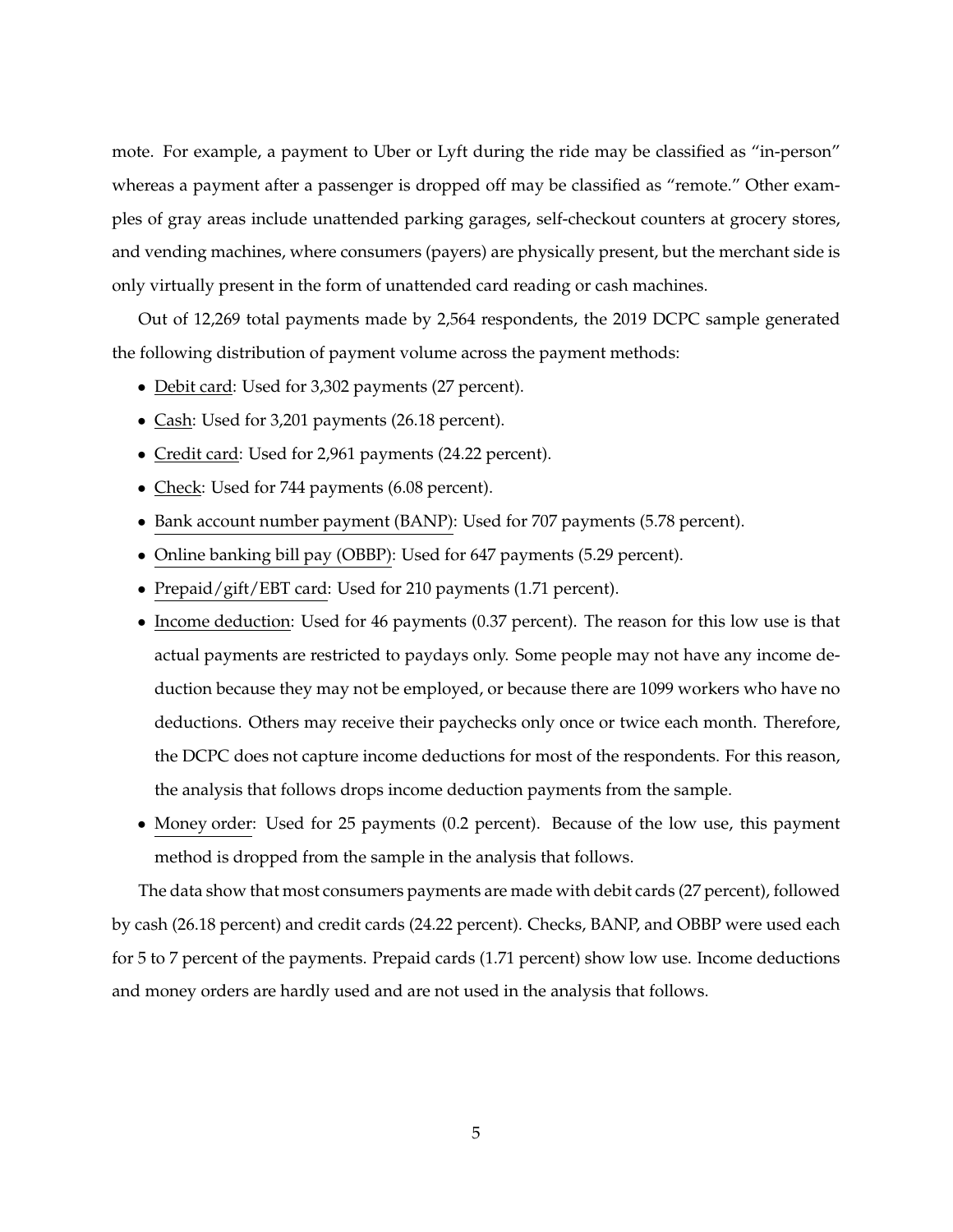# <span id="page-6-0"></span>**3. Analysis of payments by volume**

Table [4](#page-20-0) shows the percentage use of the eight main payment methods (defined in section [1\)](#page-1-0): cash, checks, credit cards, debit cards, prepaid cards, bank account number payment, online bank bill payment, and account-to-account money transfers. Income deductions and money orders are not analyzed because the data indicate low use (less than half a percent). Each row corresponds to one merchant type and sums up to 100 percent. Figure [1](#page-22-0) visualizes Table [4,](#page-20-0) showing the fractions of payment methods by merchant type.

#### **3.1 Measuring payment method concentration**

Table [4](#page-20-0) and Figure [1](#page-22-0) display the value of the Hirschman-Herfindahl index for each merchant type. Appendix [A](#page-14-0) provides the exact derivation of this index, along with examples. Higher HHI values reflect higher payment concentration (lower diversification) because merchants receive most of their payments using only a few payment instruments. Lower HHI values reflect lower payment concentration (higher diversification) because merchants get paid more evenly with a larger number of payment methods.

The merchant types in Figure [1](#page-22-0) are sorted left to right by HHI values. Payments made to merchants of type 20 (education/childcare), type 10 (phone/internet/cable), and type 12 (professional services) are shown to be almost equally diversified among the main payment methods. In contrast, type 16 merchants (person-to-person) exhibit large concentration (with HHI=5,394) because they receive most of their in-person payments in cash. An examination of the right-hand side of Figure [1](#page-22-0) reveals that type 13 merchants (hotel/campsite) receive a large portion of their payment in credit and debit cards.

#### **3.2 Sorting merchant types by percentage volume of use of payment methods**

The analysis so far sorted merchant types by the degree of concentration with respect to use of payment methods (see Table [4\)](#page-20-0). The remainder of this section uses Table [4](#page-20-0) to rank merchant types by the fraction of use of each payment method separately. This section analyzes payment method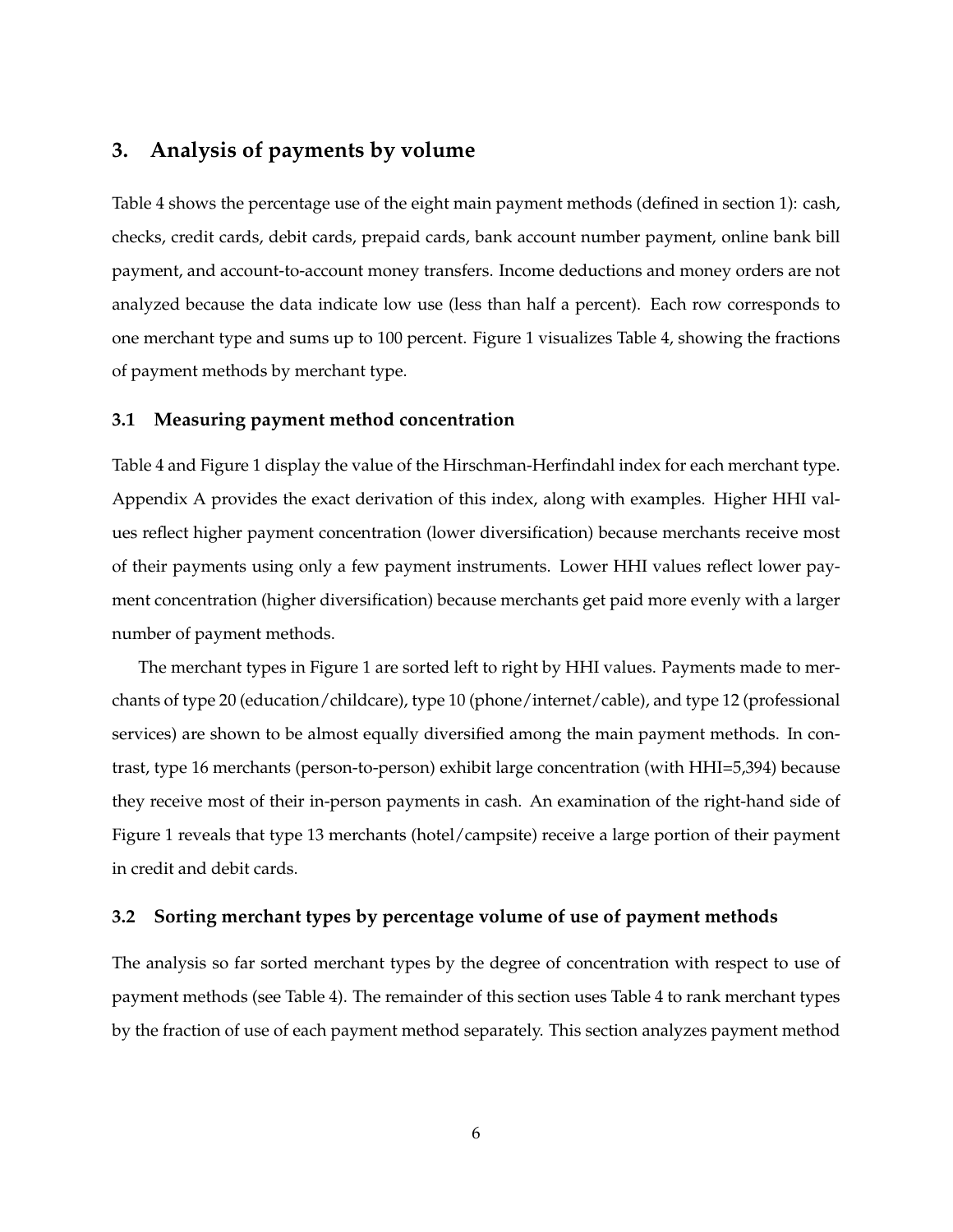intensity by volume of use (number of payments). Section [4](#page-9-0) analyzes merchants by amount of dollar value spent with each payment method.

**Percentage volume of cash payments:** The column labeled "Cash" in Table [4](#page-20-0) can be sorted from high to low percentage of cash payments. Not surprisingly, person-to-person payments (type 16) are the most cash intensive, with 71.8 percent payments made with cash. Fast food and coffee shops (type 4) rank second, with 43 percent cash payments. Payments for arts/entertainment (type 7 merchants) are 39.2 percent cash, and public transport/tolls payments (type 21) are 39.1 percent cash. Charitable/religious donations (type 17) are 38.8 percent cash, and payments for general services (type 6) are 38 percent cash.

In contrast, mortgage/insurance/credit cards (type 15) are the least cash intensive, with only 1.4 percent made in cash. Phone/internet/cable payments (type 10) are only 2.7 percent cash and utilities (type 8) are 3.5 percent cash.

**Percentage volume of paper check payments:** The column labeled "Check" in Table [4](#page-20-0) shows that 47.1 percents of payments made to contractors, plumbers, and electricians (type 11 merchants) are made with checks. The reason for that is quite simple. Contractors are generally small businesses who serve customers at their own homes. To avoid paying card processing fees, contractors ask for paper checks, which bear no fees.

Of all charity and donations payments (type 17), 38.5 percent are made with checks, as some of these entities also try to avoid card processing fees. Of rent payments (type 14), 36.9 percent are paid with checks for the same reason, as landlords try to avoid paying card processing fees. Of government taxes (type 19), 35.2 percent are paid with checks. Schools and colleges (type 20) follow, with 26.7 percent of payments with checks.

Table [4](#page-20-0) also shows a significant number of merchants who receive very few checks (or none). For example, transportation-related merchants (type 21 and type 9) are not paid with paper checks.

**Percentage volume of credit card payments:** The column labeled "credit" in Table [4](#page-20-0) shows that credit card payments dominate merchants related to hospitality services: 62.8 percent of payments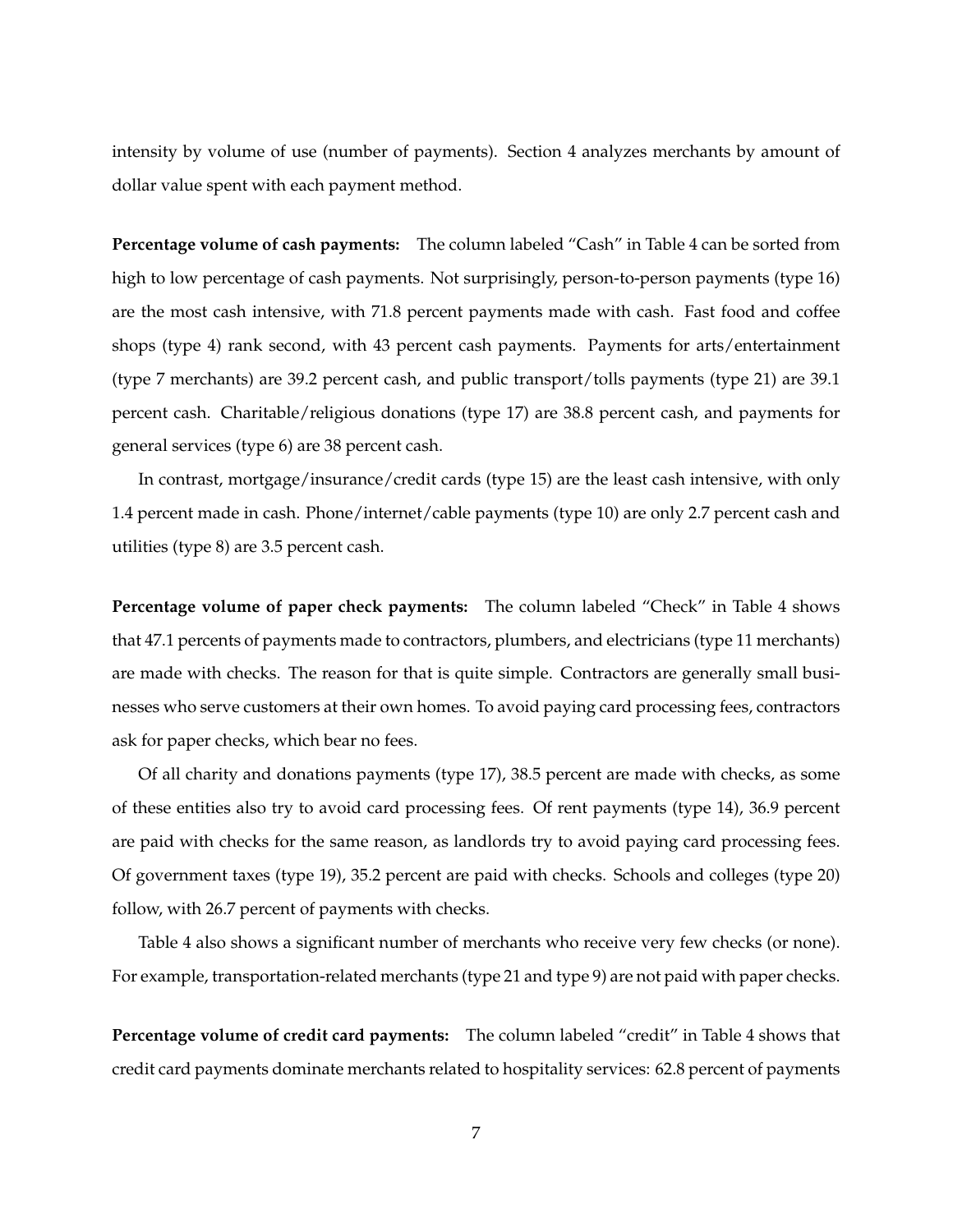to hotels (type 13) are made with credit cards, followed by 56.2 percent paid for taxis, airplanes, and delivery (type 9), followed by 37.7 percent paid to restaurants/bars (type 3).

On the other extreme, less than 3 percent of person-to-person payments (type 16) and rent (type 14) are paid with credit cards.

**Percentage volume of debit card payments:** The column labeled "Debit" in Table [4](#page-20-0) shows that over 35 percent of payments to grocery stores (type 1), general merchandise (type 5), and gas stations (type 2) are made with debit cards. In addition, a large number of other merchant types receive around 30 percent of their payments with debit cards.

On the other extreme, around 5 percent of person-to-person (type 16) and charitable and donations (type 17) payments are made with debit cards.

**Percentage volume of prepaid card payments:** The column labeled "Prepaid" in Table [4](#page-20-0) shows that 11.3 percent of all payments made for public transport (type 21) are made with prepaid cards. The reason is that many public transportation systems around major cities issue transportation prepaid cards directly to customers, who can load more value to the cards either online or via vending machines located in terminals.

Otherwise, prepaid cards are hardly used. Specifically, although consumers can buy prepaid cards in pharmacies and other stores, consumers find loading funds on these cards to be costly (see [Hayashi and Cuddy](#page-15-4) [2014\)](#page-15-4). For this reason, prepaid cards serve mainly the unbanked or children, who typically do not have bank accounts.

**Percentage volume of BANPs:** Recall that BANPs are made by giving the payers' bank account details to the merchants, who then withdraw money directly from the payers' account. Therefore, BANPs are mainly for bills.

The column labeled "BANP" in Table [4](#page-20-0) shows that 39 percent of payments made to financial institutions (type 15) are BANPs, followed by utility companies (type 8) and phone/internet/cable companies (type 10), who receive 19.9 percent and 19.1 percent of their payments via BANP, respectively.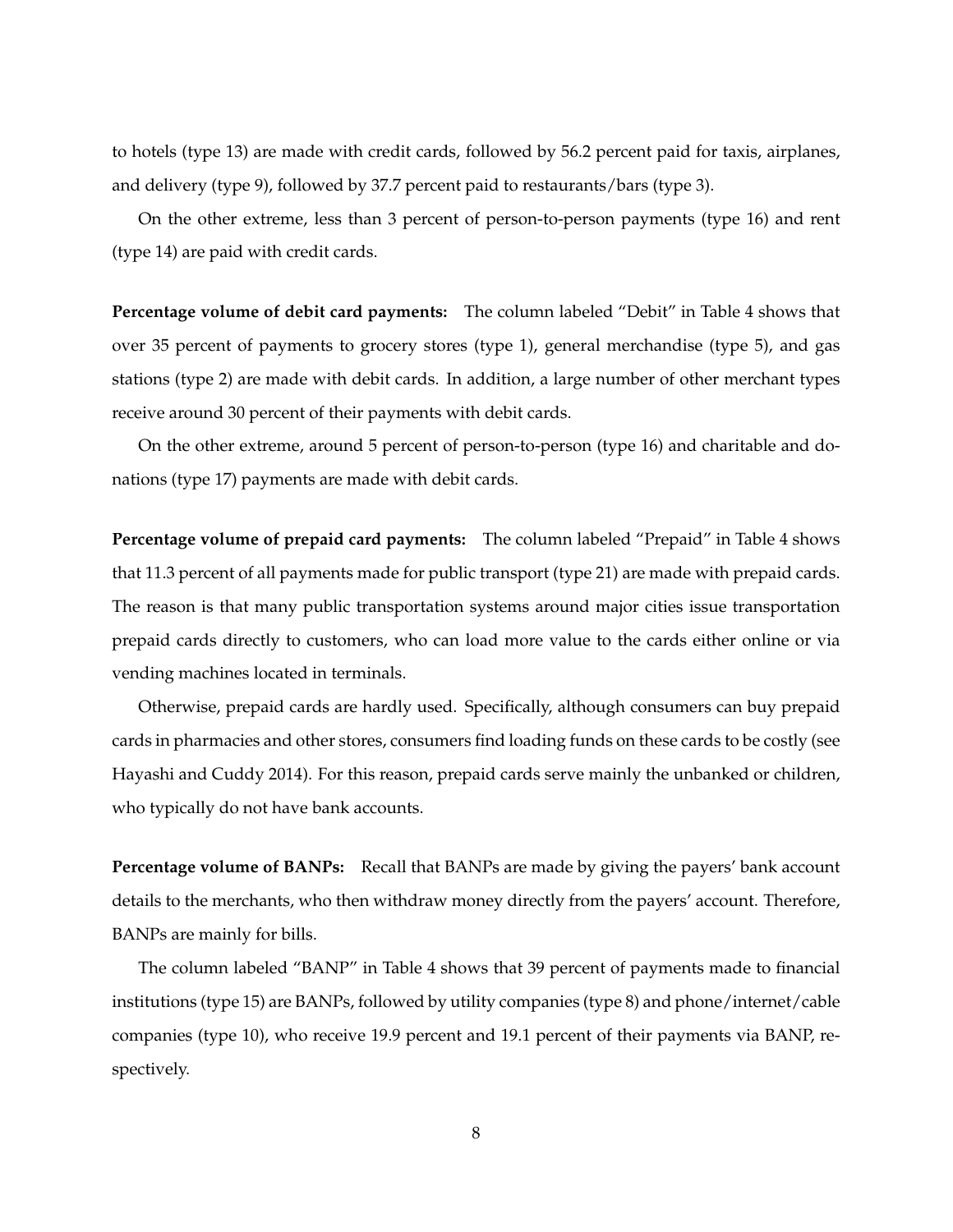For rent (type 14), 16.2 percent of payments are BANP. Taxes (type 19) follow, at 15.4 percent. Note that the DCPC collects data during the month of October, which is not the federal tax season. Next, 14.9 percent of school/college/childcare (type 20) are made via BANP.

**Percentage volume of OBBPs:** Similar to BANP, OBBP are bill payments. OBBPs are made by the payer via the payer's online banking. The column labeled "OBBP" in Table [4](#page-20-0) shows that around 30 percents of payments made to utility companies (type 8) and financial institutions (type 15) are made via OBBP. This is followed by phone/internet/cable companies (type 10), which receive 18.2 percent of their payments via OBBP.

**Percentage volume of account-to-account money transfers:** The column labeled "Acct2acct" in Table [4](#page-20-0) shows that account-to-account transfers are not used very often: 5.8 percent of payments to financial institutions (type 15) and 4.8 percent of person-to-person (type 16) are account-to-account transfers.

# <span id="page-9-0"></span>**4. Measuring shares of payment methods by dollar value**

The analysis so far was based on payment volume of each payment method consumers use to pay each merchant type. That is, the percentage of cash payments to each merchant type was computed by dividing the total number of cash payments by the total number of payments made to this merchant type using all payment methods.

This section takes a different approach by looking at the fraction of total dollar value paid to a merchant with a specific payment method out of total dollar value this merchant collects through all payment methods. For example, the fraction of cash by value paid to each merchant is computed by summing up the total dollar value of cash payments to this merchant divided by total dollar value (sales value) this merchant collects through all payment methods.

Table [5](#page-21-0) displays the fraction of dollar value of each payment method paid to each merchant type. Comparing with Table [4,](#page-20-0) Table [5](#page-21-0) displays HHI values that are computed with respect to dollar value instead of volume of payments. These two measurements are very different because, as shown below, some merchants may receive very few of a certain payment type, but each payment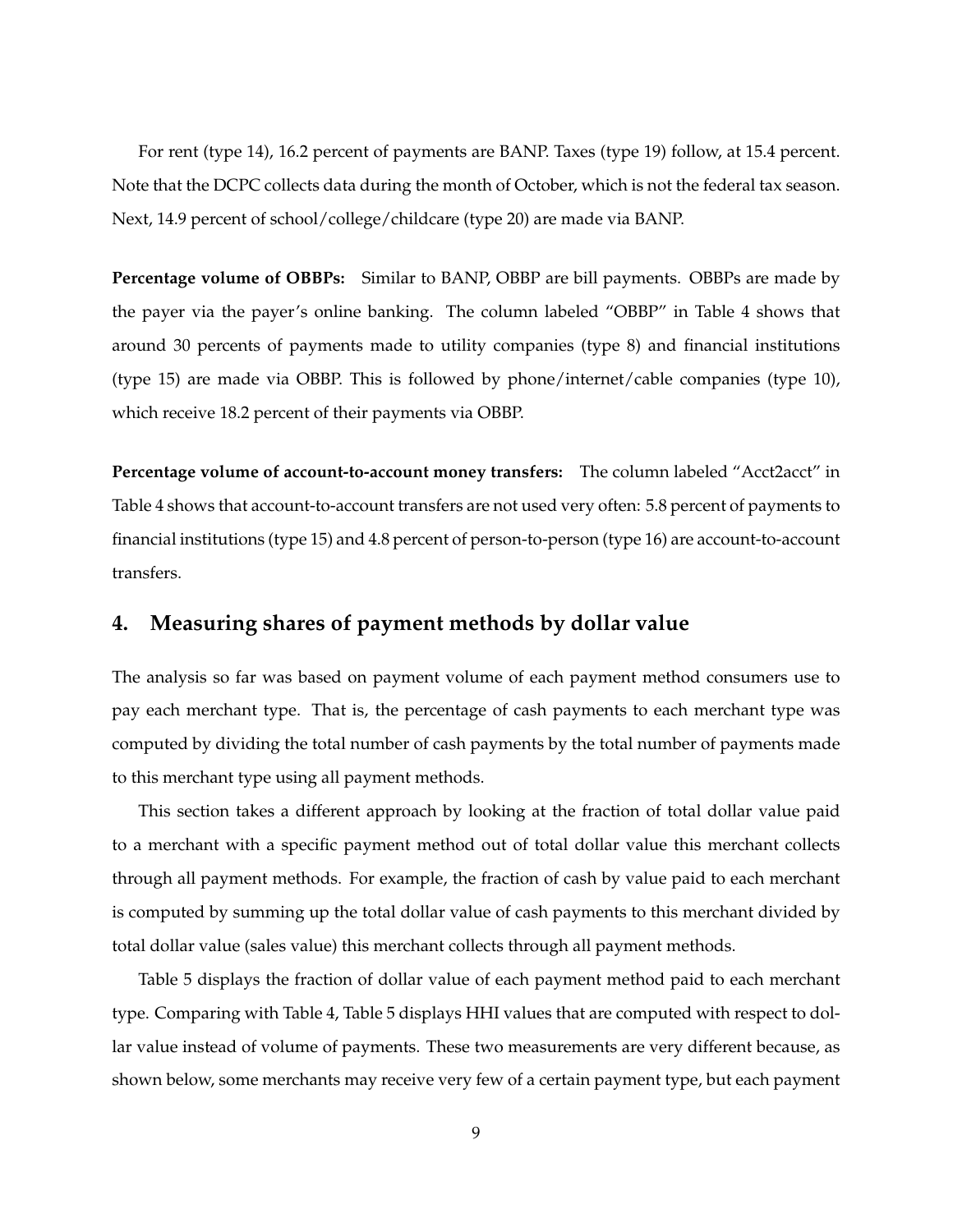carries a large dollar value. In fact, the correlation coefficient between HHI by value (Table [5\)](#page-21-0) and HHI by volume (Table [4\)](#page-20-0) is 0.32, which is positive but low. However, as shown below, correlations between volume and value by payment method tend to be much higher.

**Percentage value of cash payments:** The correlation coefficient between percentage of cash volume and cash value is 0.8. The column labeled "Cash" in Table [5](#page-21-0) shows that 33.5 percent of revenue collected by fast food and coffee shops (type 4) is in cash. This is followed by 30.3 percent of cash revenue collected by public transport (type 21), and 23.8 percent of cash dollar value transferred from person to person (type 16).

**Percentage value of paper check payments:** The correlation coefficient between percentage of check volume and check value is 0.88. The column labeled "Check" in Table [5](#page-21-0) shows several merchant types for which the percentage revenue collected with checks exceeds 70 percent. More precisely, checks constitute 77.5 percent of the dollar value of government taxes (type 19), followed by 74.3 percent of check dollar value paid to contractors (type 11), and 71.4 percent of cash value paid to professional services (type 12).

**Percentage value of credit card payments:** The correlation coefficient between percentage of credit card volume and value is 0.93. The column labeled "Credit" in Table [5](#page-21-0) shows that 75.1 of the revenue collected by taxi/airplane/delivery (type 9) is with credit cards. This is followed by hotels (type 13) that collected 74.3 percent of their revenue with credit cards. The column labeled "Credit" in Table [5](#page-21-0) also shows that five other merchant types collect between 40 and 60 percent of their revenue with credit cards.

**Percentage value of debit card payments:** The correlation coefficient between percentage debit card volume and value is 0.91. Of the revenue collected by grocery stores (type 1), 47.1 percent is by debit cads, followed by 38.6 percent of the revenue collected by gas stations (type 2), and 37.6 percent by fast food and coffee shops (type 4). The column labeled "Debit" in Table [5](#page-21-0) also shows six other merchant types that collect between 20 and 30 percent of their revenue with debit cards.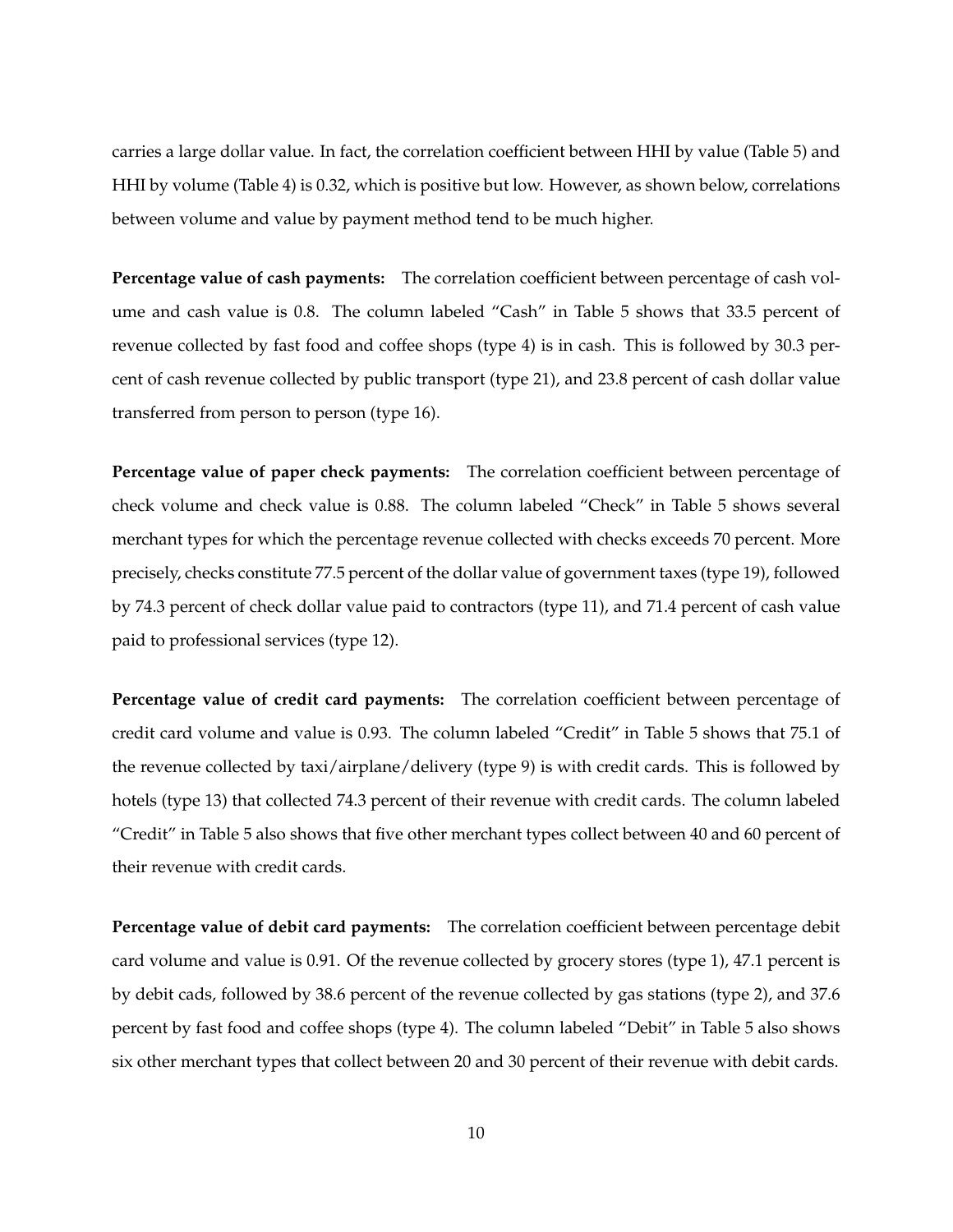**Percentage value of prepaid card payments:** The correlation coefficient between percentage prepaid card volume and value is 0.85. As with volume, prepaid cards show low use also by dollar value. The highest is public transport (type 21), where 5.4 percent of dollar amount is paid with prepaid card (recall from Table [4](#page-20-0) that this merchant type is also highest when measured by volume, 11.3 percent).

**Percentage value of BANPs:** The correlation coefficient between percentage BANP volume and value is 0.88. Of the revenue collected by financial institutions (type 15), 35.5 percent is via BANP, followed by 34.5 percent of the revenue collected by school/daycare (type 20), followed by 23.6 percent by phone/internet/cable (type 10).

**Percentage value of OBBPs:** The correlation coefficient between percentage OBBP volume and value is 0.93. OBBP accounts for 43.3 percent of the dollar value paid to financial institutions (type 15). Utility companies (type 8), at 27.7 percent, and phone/internet/cable (type 10), at 20.3 percent, follow.

**Percentage value of account-to-account money transfers:** The correlation coefficient between percentage account-to-account volume of transfers and value of transfers is 0.84. The column labeled "Acct2acct" in Table [5](#page-21-0) shows that 13.5 percent of dollar value paid by a person to another person (type 16) are transfers from account to account. For most other merchant types, the dollar value of account-to-account transfers is zero or very small.

# <span id="page-11-0"></span>**5. Grouping payment methods into payment categories**

The analysis so far focused on the main payment methods consumers use to pay the wide variety of merchants. However, for some purposes, it may be useful to examine payment choice when all payment methods are grouped into main categories that characterize these payment methods.

Recall that the introduction to this article classifies all payment methods into three main groups:

- Paper instruments: Cash, paper checks, and money orders.
- Payment cards: Credit, debit, and prepaid cards.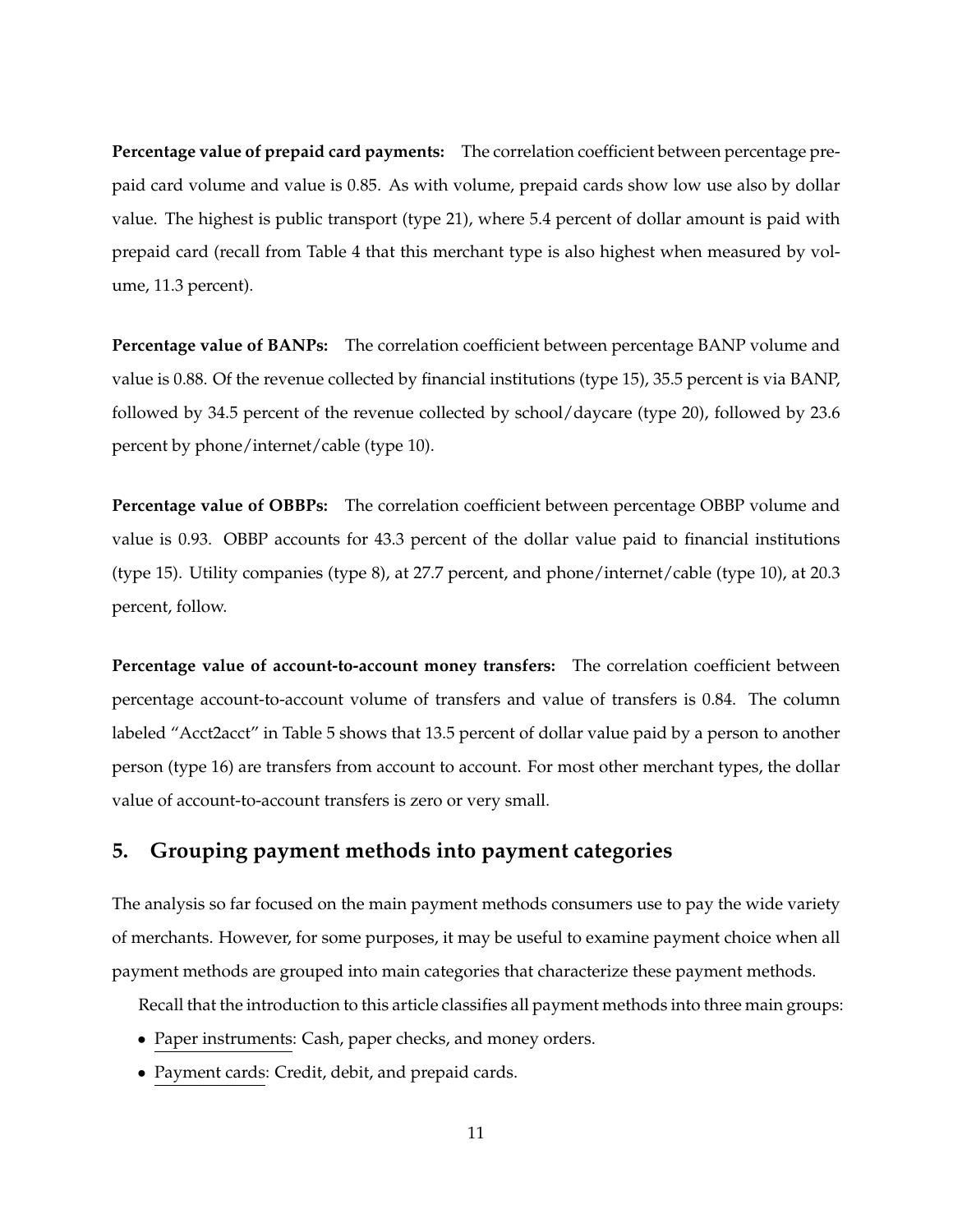• Electronic methods: Bank account number payments (BANP), online bank bill payments (OBBP), income deductions, and account-to-account money transfers.

The analysis in this section groups all payment methods into these three groups, disregarding income deductions and money orders due to their low use (see Section [2](#page-4-0) for the exact numbers). By volume, these three groups consist of 3,945 (35.3 percent) paper instrument payments, 6,473 (58 percent) card payments, and 743 (6.7 percent) electronic payments.

**Percentage of paper instrument payments:** Figure [2](#page-23-0) displays the percentage use of paper methods by merchant type. Of person-to-person payments (type 16), 87 percent are made with paper instruments, followed by 82 percent paid to charitable and religious donations (type 17).

Paper instrument payments constitute between 61 and 66 percent of the payments made for government taxes (type 19), rent (type 14), education/childcare (type 20), and contractors (type 11). As shown before, these payments are made mostly with paper checks because these merchants prefer paper checks over credit card payments that subject them to card processing fees.

On the other extreme, paper instrument payments constitute only 5 percent of payments for taxi/airplane/delivery (type 9), and 12 percent for phone/utility/cable (type 10).

**Percentage of card:** Figure [3](#page-24-0) shows that card payments constitute 95 percents of the payments made to taxi/airplane/delivery (type 9), followed by 79 percent made to hotels (type 13). Recall that these two merchant categories were also listed towards the bottom of Figure [2](#page-23-0) (percentage of paper instrument payments) because these two merchant types are dominated by credit and debit card payments.

On the other extreme, the bottom of Figure [3](#page-24-0) lists several merchant types that are also listed on the top of Figure [2.](#page-23-0) That is, person-to-person (type 16), charitable and religious donations (type 17), rent (type 14), and education/childcare (type 20) exhibit heavy use of paper instruments and low use of credit and debit cards. Again, these merchants are very sensitive to card processing fees and therefore prefer paper check payments over card payments.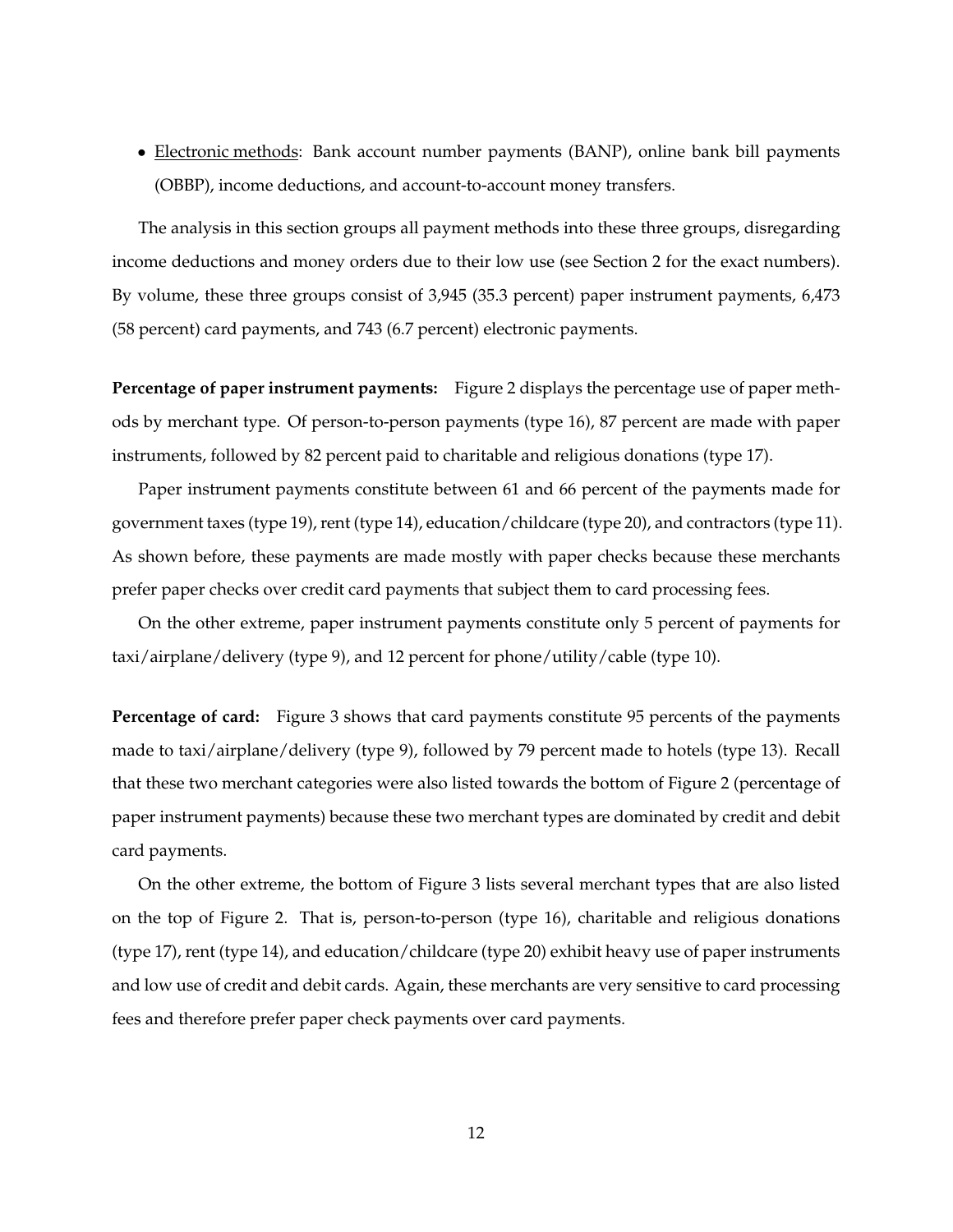**Percentage of electronic payments:** Electronic payments are generally associated with remote (not in-person) bill payments. Most of these payments are routed via the ACH (automated clearing house). The top of Figure [4](#page-25-0) shows that electronic payments constitute 57 percent of payments made to financial institutions (type 15), followed by 39 percent paid to utility companies (type 8) and 24 percent paid to phone/internet/cable (type 10).

On the other extreme, electronic payments are not used by merchants who do not issue scheduled bills. These merchants include hotels (type 13), restaurant/bar (type 3), fast food and coffee shops (type 4), taxi/airplane/delivery (type 9), gas stations (type 2), and grocery stores (type 1).

# <span id="page-13-0"></span>**6. Mobile app payments**

The 2019 DCPC recorded 175 payments consumers made to merchants via a mobile app. This amounts to 1.45 percent out of a total of 12,043 payments made to merchants.

Recall from the discussion in the introduction that a mobile app is not a payment instrument by itself. This is because mobile payment apps must be funded by other payment instruments, such as credit cards, debit cards, or bank accounts. However, because some merchants may view a mobile app as a payment method, Figure [5](#page-26-0) ranks merchant types by the percentage of payments merchants receive via mobile apps. The figure shows that only 10 percent of type 16 merchants (mainly P2P) are made via mobile apps. The second highest are type 7 merchants (arts and entertainment), who receive 5 percent of their payments via a mobile payment app.

Overall, Figure [5](#page-26-0) shows very little use of payment apps relative to other payment methods, ranging from 0 percent to 3 percent, with the exception of the type 16 and type 7 merchant types.

#### <span id="page-13-1"></span>**7. Discussion**

This article provides information and analyzes the type of payments received by different merchant categories. The 21 merchant types listed in Table [1](#page-17-0) seem to cover all (or most) possible types of spending made by U.S. consumers. Therefore, the consumer side of payments made to merchants seems to be fully covered.

However, one limitation of the analysis in this paper is that from the merchant point of view,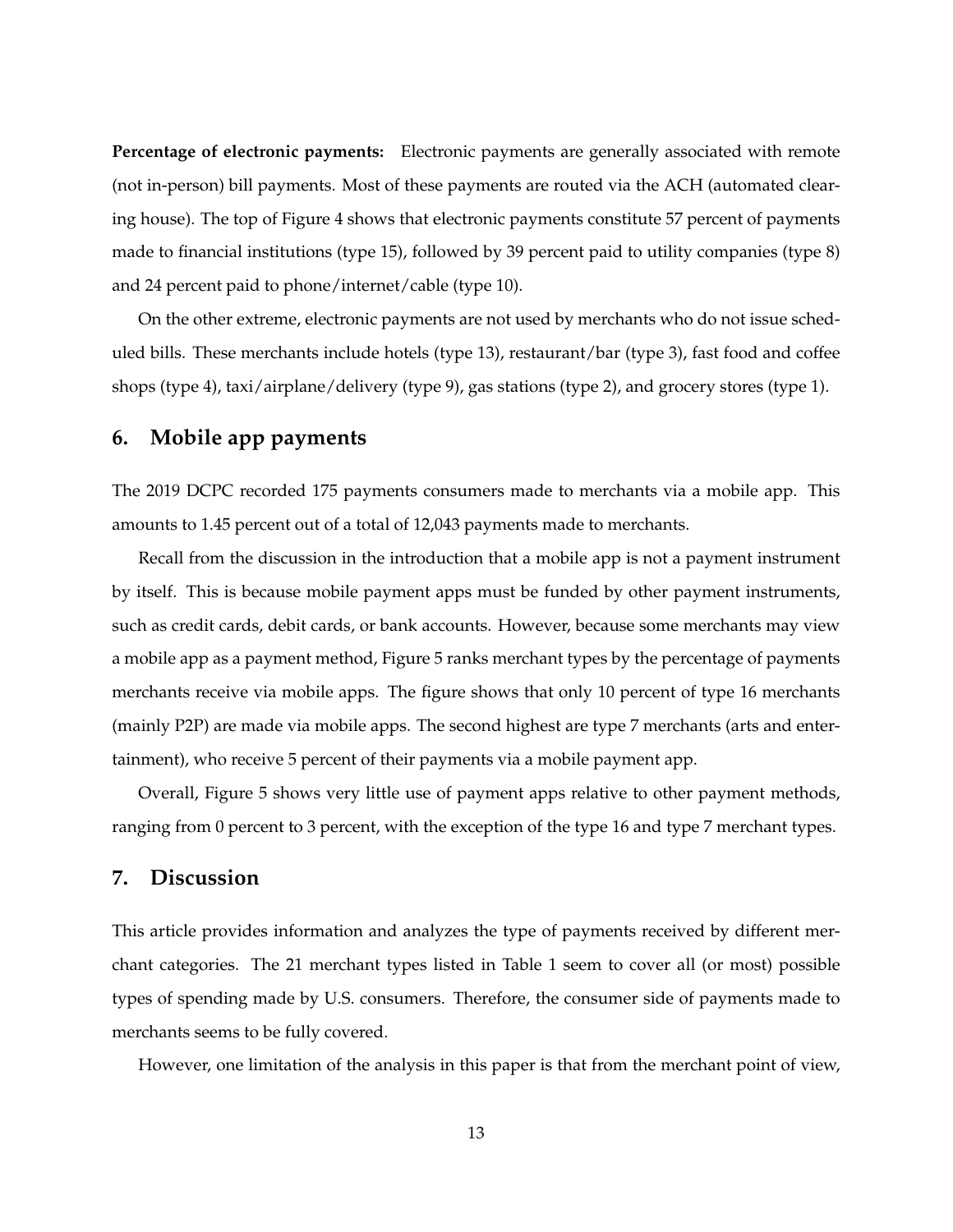this article does not analyze business-to-business (B2B) payments because the Diary of Consumer Payment Choice collects the data directly from consumers. Analyzing how merchants pay other merchants requires data taken directly from merchant payment surveys.

A second limitation of the analysis (which is common to all research on use of payment methods) is that it cannot distinguish between supply-and-demand side effects of payment activities. Demand constraints refer to merchants who refuse to accept a certain payment method, such as credit cards, or surcharge consumers for the use of credit cards to cover their card processing fees.[2](#page-14-1) Another example are merchants who, for safety reasons, may refuse to accept paper checks or cash (to protect employees who work at night or in high-crime areas). In contrast, supply constraints refer to consumers who may not have all available payment methods (such as unbanked consumers who must use either cash or prepaid cards).

## <span id="page-14-0"></span>**Appendix A Measuring concentration of the use of payment instruments**

The column on the right in Table [4](#page-20-0) displays the HHI for each merchant type. High HHI scores correspond to merchants who receive most payments using only a few payment methods. Low HHI scores correspond to merchants who receive payments more evenly with a larger variety of payment methods.[3](#page-14-2)

The motivation for using concentration measures is as follows. Consider two merchants and two payment instruments, say, cash and debit cards. Merchant 1 receives two payments: one with cash and one with a debit card. Merchant 2 receives five cash payments and one debit card payment (a total of six payments). If we just count the incidence of use of each payment method for each merchant, we would conclude that both merchants receive their payments using all available payment methods (cash and debit cards). However, such a conclusion omits important information that merchant 2 receives most of the payments with cash, and only a few payments are received via debit cards. The concentration measures defined below would indicate significant differences in the use of payment instruments between these two merchants.<sup>[4](#page-14-3)</sup>

<span id="page-14-1"></span><sup>&</sup>lt;sup>2</sup>For a worldwide comparison of credit card interchange fees (which are part of merchants' card processing fees), see [Hayashi and Minhas](#page-15-5) [2018.](#page-15-5)

<span id="page-14-2"></span> $3$ This paper focuses on merchant (payee) concentration. For consumer (payer) concentration, see [Shy](#page-16-7) [2019.](#page-16-7)

<span id="page-14-3"></span><sup>&</sup>lt;sup>4</sup>[Curry and George](#page-15-6) [1983](#page-15-6) analyze and compare several concentration indices.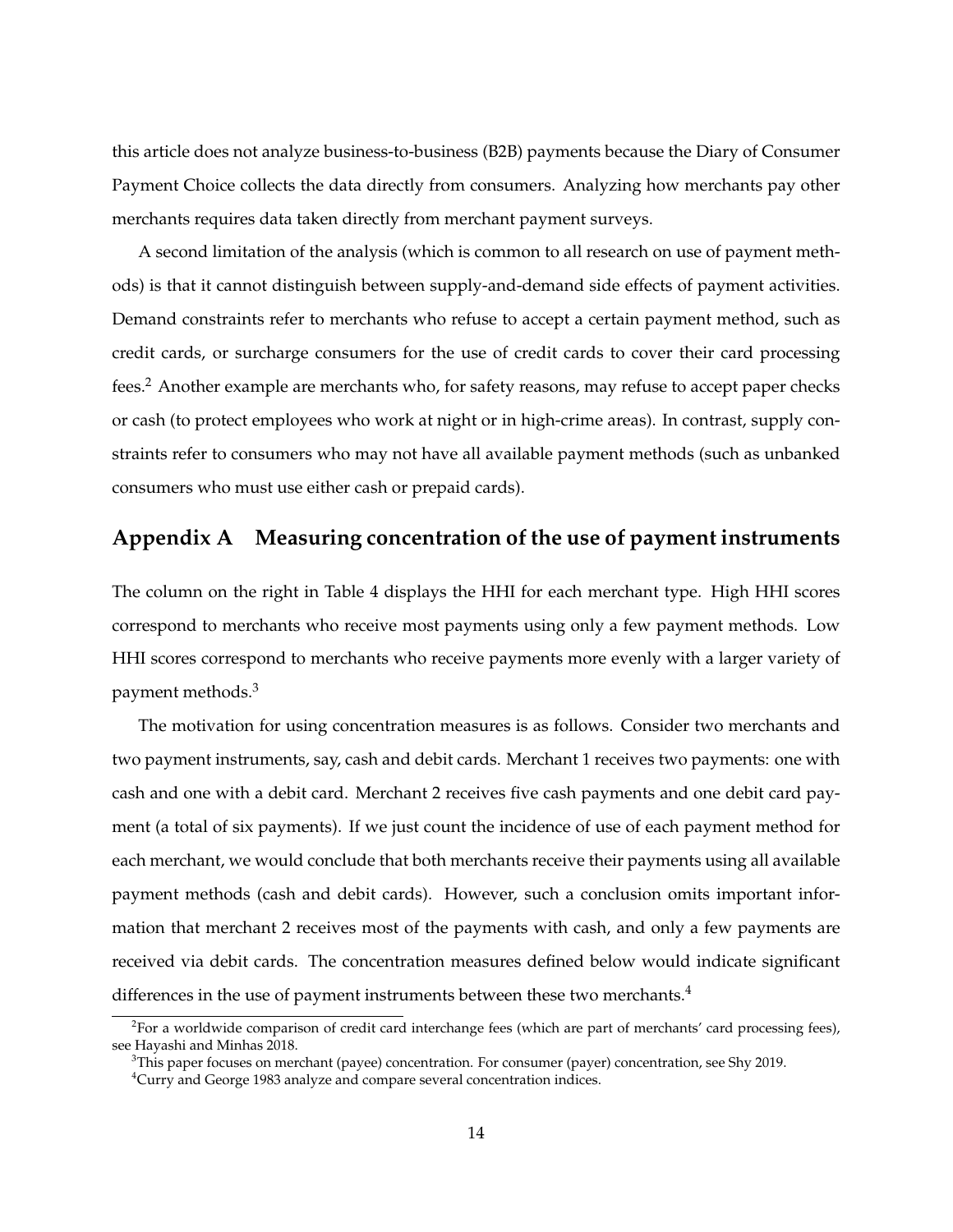I first define the Herfindahl-Hirschman Index (HHI) for payment methods (see Table [4\)](#page-20-0) made to merchant  $m$  ( $m = 1, 2, \ldots, 21$ ) as the sum of the squared payment percentage shares:

$$
\begin{aligned} \text{HHI}_{m} &= H(s_m^H, s_m^K s_m^C, s_m^D, s_m^P, s_m^B, s_m^O, s_m^A) \\ &= (s_m^H)^2 + (s_m^K)^2 + (s_m^C)^2 + (s_m^D)^2 + (s_m^P)^2 + (s_m^B)^2 + (s_m^O)^2 + (s_m^A)^2, \end{aligned} \tag{A.1}
$$

where superscripts H, K, C, D, P, B, O, A correspond to payment methods cas*H* , chec*K*, *C*redit card, *D*ebit card, *P*repaid card, *B*ANP, *O*BBP, and *A*ccount-to-account, respectively.

The highest concentration is obtained when a merchant is paid with only one payment method (100 percent). For example,  $H(100, 0, 0, 0, 0, 0, 0, 0) = H(0, 0, 0, 0, 0, 0, 100) = 100^2 = 10,000$ . The lowest concentration for eight payment methods is obtained when a merchant receives payments that are equally divided among the eight payment instruments—in this case, HHI =  $8(\frac{100}{8})^2$  = 1, 250. Therefore, with eight payment instruments, all concentration levels must be in the range  $1,250 \leq \text{HHI}_m \leq 10,000.$ 

#### **References**

- <span id="page-15-0"></span>Arango, Carlos, Kim Huynh, and Leonard Sabetti. 2015. "Consumer Payment Choice: Merchant Card Acceptance Versus Pricing Incentives." *Journal of Banking and Finance* 55:130–141.
- <span id="page-15-1"></span>Bounie, David and Abel François. 2011. "The Economics of Bill Payments: An Empirical Analysis." *Applied Economics Letters* 18 (10):961–966.
- <span id="page-15-6"></span>Curry, Bruce and Kenneth George. 1983. "Industrial Concentration: A Survey." *Journal of Industrial Economics* 31 (3):203–255.
- <span id="page-15-3"></span>Greene, Claire and Joanna Stavins. 2019. "2018 Diary of Consumer Payment Choice." Federal Reserve Bank of Atlanta, Research Data Report No. 2019-3.
- <span id="page-15-2"></span>———. Forthcoming 2020. "Consumer Payment Choice for Bill Payments." Working paper, Federal Reserve Bank of Boston.
- <span id="page-15-4"></span>Hayashi, Fumiko and Emily Cuddy. 2014. "General Purpose Reloadable Prepaid Cards: Penetration, Use, Fees, and Fraud Risks." Federal Reserve Bank of Kansas City Research Working Paper No. 14-01.
- <span id="page-15-5"></span>Hayashi, Fumiko and Sabrina Minhas. 2018. "Credit and Debit Card Interchange Fees in Various Countries: August 2018 Update." Federal Reserve Bank of Kansas City.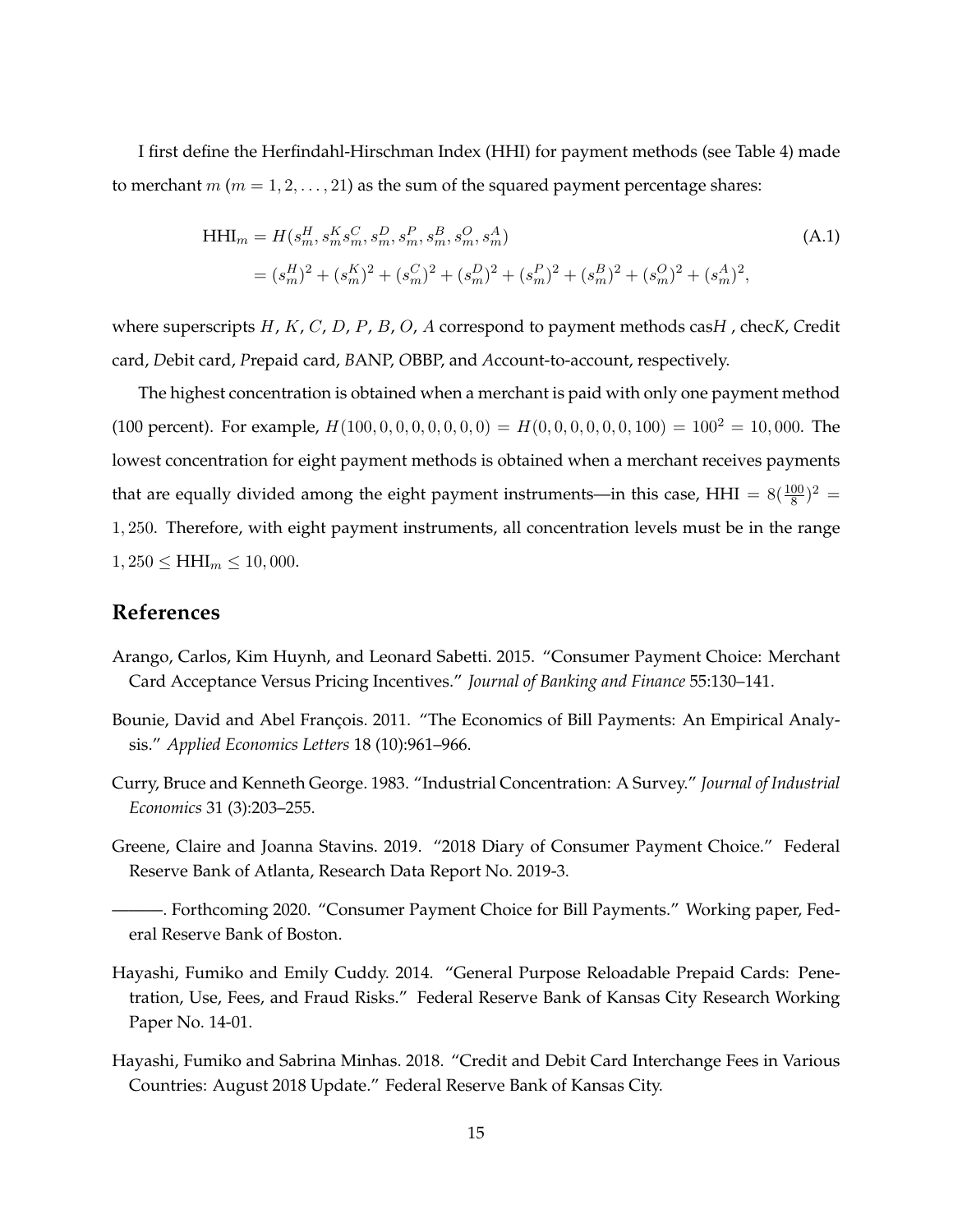- <span id="page-16-6"></span>Henry, Christopher, Kim Huynh, and Angelika Welte. 2018. "2017 Methods-of-Payment Survey Report." Bank of Canada Staff Discussion Paper 2018–17.
- <span id="page-16-2"></span>Klee, Elizabeth. 2008. "How People Pay: Evidence from Grocery Store Data." *Journal of Monetary Economics* 55 (3):526–541.
- <span id="page-16-5"></span>Kumar, Raynil and Shaun O'Brien. 2019. "2019 Findings from the Diary of Consumer Payment Choice." Federal Reserve Bank of San Francisco.
- <span id="page-16-7"></span>Shy, Oz. 2019. "Consumer Use of Multiple Payment Methods." Available at SSRN No. 3410535.
- <span id="page-16-1"></span>Wakamori, Naoki and Angelika Welte. 2017. "Why Do Shoppers Use Cash? Evidence from Shopping Diary Data." *Journal of Money, Credit and Banking* 49 (1):115–169.
- <span id="page-16-3"></span>Wang, Zhu and Alexander Wolman. 2016. "Payment Choice and Currency Use: Insights from Two Billion Retail Transactions." *Journal of Monetary Economics* 84 (C):94–115.
- <span id="page-16-4"></span>Zhang, David. 2016. "How Do People Pay Rent?" Federal Reserve Bank of Boston, Research Data Report No. 2016-2.

<span id="page-16-0"></span>Zinman, Jonathan. 2009. "Debit or Credit?" *Journal of Banking and Finance* 33 (2):358–366.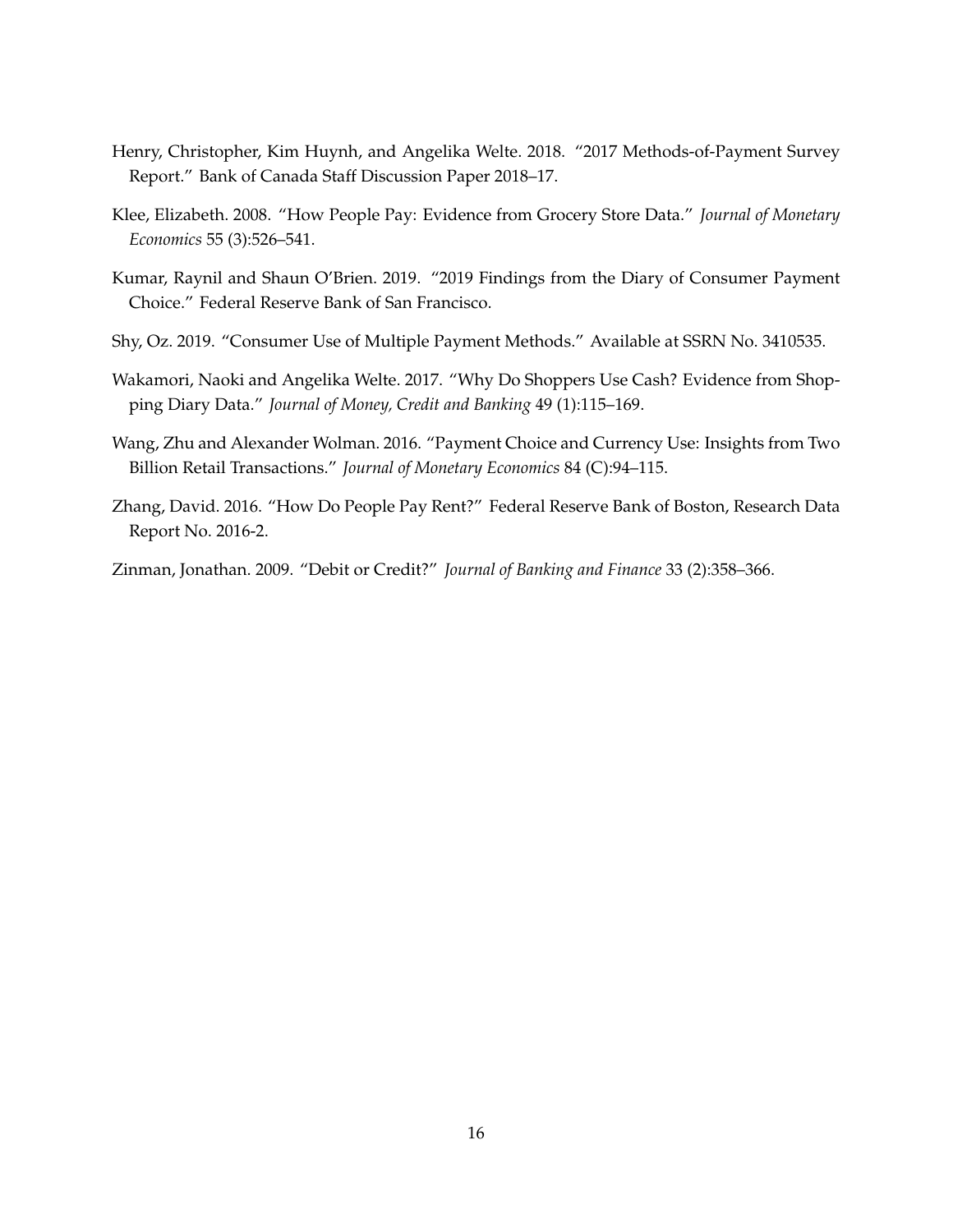<span id="page-17-0"></span>

| Type           | Services provided by merchant type                                                                                                                   |
|----------------|------------------------------------------------------------------------------------------------------------------------------------------------------|
| 1              | Grocery stores, convenience stores without gas stations, pharmacies                                                                                  |
| $\overline{2}$ | Gas stations                                                                                                                                         |
| 3              | Sit-down restaurants and bars                                                                                                                        |
| $\overline{4}$ | Fast food restaurants, coffee shops, cafeterias, food trucks                                                                                         |
| 5              | General merchandise stores, department stores, other stores, online shopping                                                                         |
| 6              | General services: hair dressers, auto repair, parking lots, laundry or dry cleaning, etc.                                                            |
| 7              | Arts, entertainment, recreation                                                                                                                      |
| 8              | Utilities not paid to the government: electricity, natural gas, water, sewer, trash, heating<br>oil                                                  |
| 9              | Gas, taxis, airplanes, delivery                                                                                                                      |
| 10             | Telephone, internet, cable or satellite TV, video or music streaming services, movie the-<br>aters                                                   |
| 11             | Building contractors, plumbers, electricians, HVAC, etc.                                                                                             |
| 12             | Professional services: legal, accounting, architectural services; veterinarians; photogra-<br>phers or photo processors                              |
| 13             | Hotels, motels, RV parks, campsites                                                                                                                  |
| 14             | Rent for apartments, homes, or other buildings, real estate companies, property man-<br>agers, etc.                                                  |
| 15             | Mortgage companies, credit card companies, banks, insurance companies, stock brokers,<br>IRA funds, mutual funds, credit unions, sending remittances |
| 16             | Can be a gift or repayment to a family member, friend, or co-worker. Can be a payment<br>to somebody who did a small job for you.                    |
| 17             | Charitable or religious donations                                                                                                                    |
| 18             | Hospital, doctor, dentist, nursing homes, etc.                                                                                                       |
| 19             | Government taxes or fees                                                                                                                             |
| 20             | Schools, colleges, childcare centers                                                                                                                 |
| 21             | Public transportation and tolls                                                                                                                      |
|                |                                                                                                                                                      |

**Table 1:** Classification of 21 merchant types.

*Source*: The 2019 Diary of Consumer Payment Choice.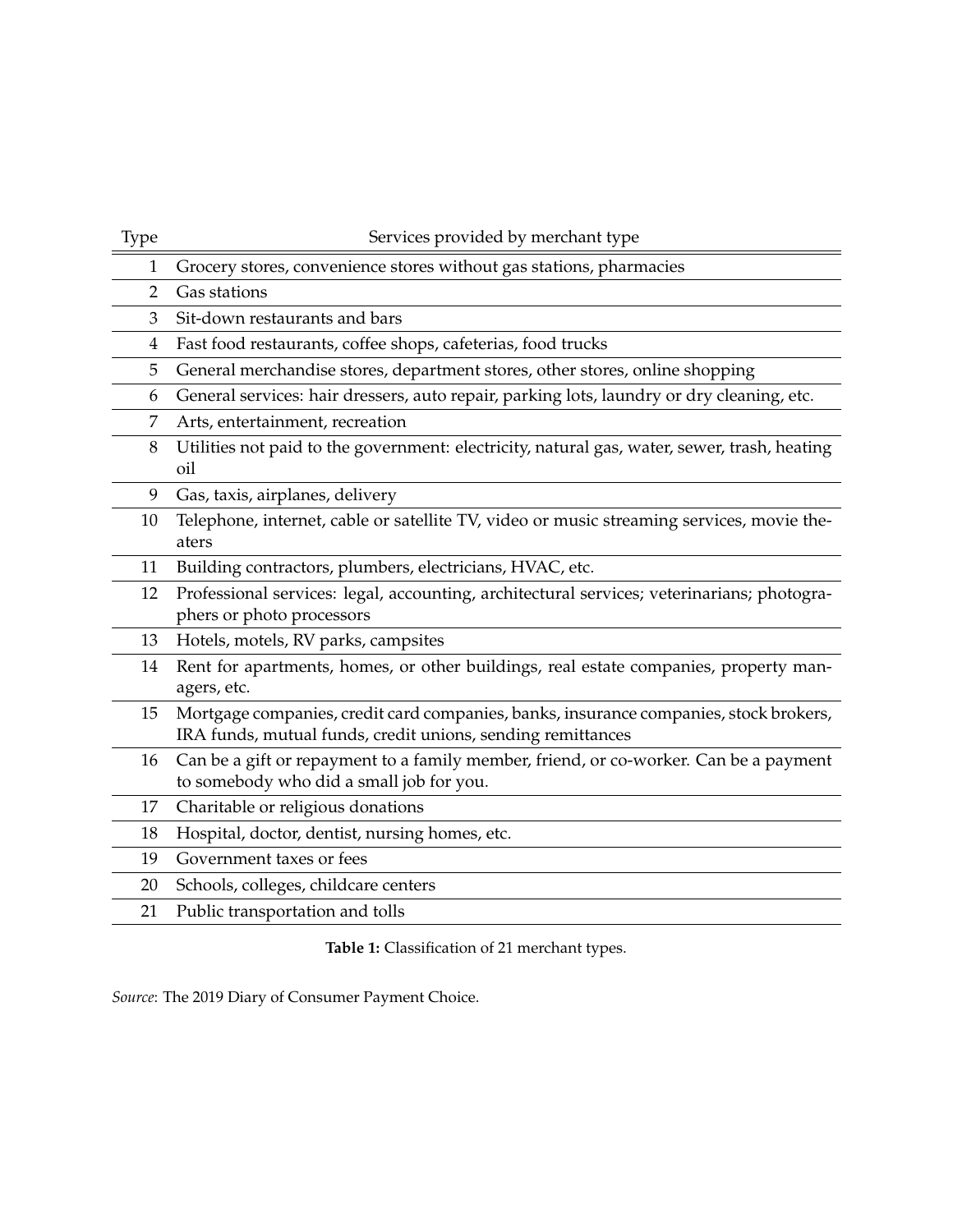<span id="page-18-0"></span>

| Merchant                             | Obs   | Avg.Val | Med.Val        | Med.Income | Med.Income.w |
|--------------------------------------|-------|---------|----------------|------------|--------------|
| 1. Grocery store                     | 2,207 | 37      | 19             | 65,000     | 70,000       |
| 2. Gas station                       | 1,239 | 26      | 23             | 65,000     | 65,000       |
| 3. Restaurant/bar                    | 866   | 32      | 25             | 84,500     | 83,268       |
| 4. Fast food/coffee shop             | 1,600 | 11      | 8              | 80,000     | 80,000       |
| 5. General merchandise store         | 1,937 | 68      | 28             | 72,000     | 76,000       |
| 6. General service                   | 391   | 89      | 26             | 80,639     | 95,255       |
| 7. Art/entertainment                 | 355   | 66      | 20             | 75,000     | 75,000       |
| 8. Non-government utility            | 433   | 113     | 84             | 65,000     | 65,000       |
| 9. Taxi/airplane/delivery            | 76    | 105     | 15             | 130,000    | 125,000      |
| 10. Phone/internet/cable             | 461   | 99      | 75             | 60,000     | 58,199       |
| 11. Contractor/plumber/electrician   | 34    | 252     | 160            | 97,500     | 95,000       |
| 12. Professional service             | 101   | 301     | 60             | 75,000     | 75,000       |
| 13. Hotel/motel/campsite             | 43    | 186     | 137            | 100,000    | 100,463      |
| 14. Rent                             | 131   | 799     | 385            | 43,818     | 48,000       |
| 15. Mortgage/insurance/credit card   | 1,059 | 504     | 201            | 71,400     | 75,000       |
| 16. Person-to-person                 | 452   | 127     | 25             | 70,000     | 65,000       |
| 17. Charitable/religious donation    | 285   | 77      | 25             | 65,000     | 60,974       |
| 18. Hospital/doctor/dentist          | 231   | 152     | 40             | 70,000     | 80,000       |
| 19. Government taxes                 | 109   | 621     | 90             | 70,000     | 55,322       |
| 20. School/college/childcare centers | 110   | 210     | 50             | 85,000     | 95,877       |
| 21. Public transport/tolls           | 149   | 8       | $\overline{4}$ | 85,000     | 85,000       |

**Table 2:** Sample statistics on payments made to 21 merchant types.

*Source*: Author's computations from the 2019 Survey and Diary of Consumer Payment Choice. *Notes*: The table displays information on 12,269 payments made by 2,564 respondents. Obs are the number of observations (payments). All other values are in USD. "w" refers to weighted statistic.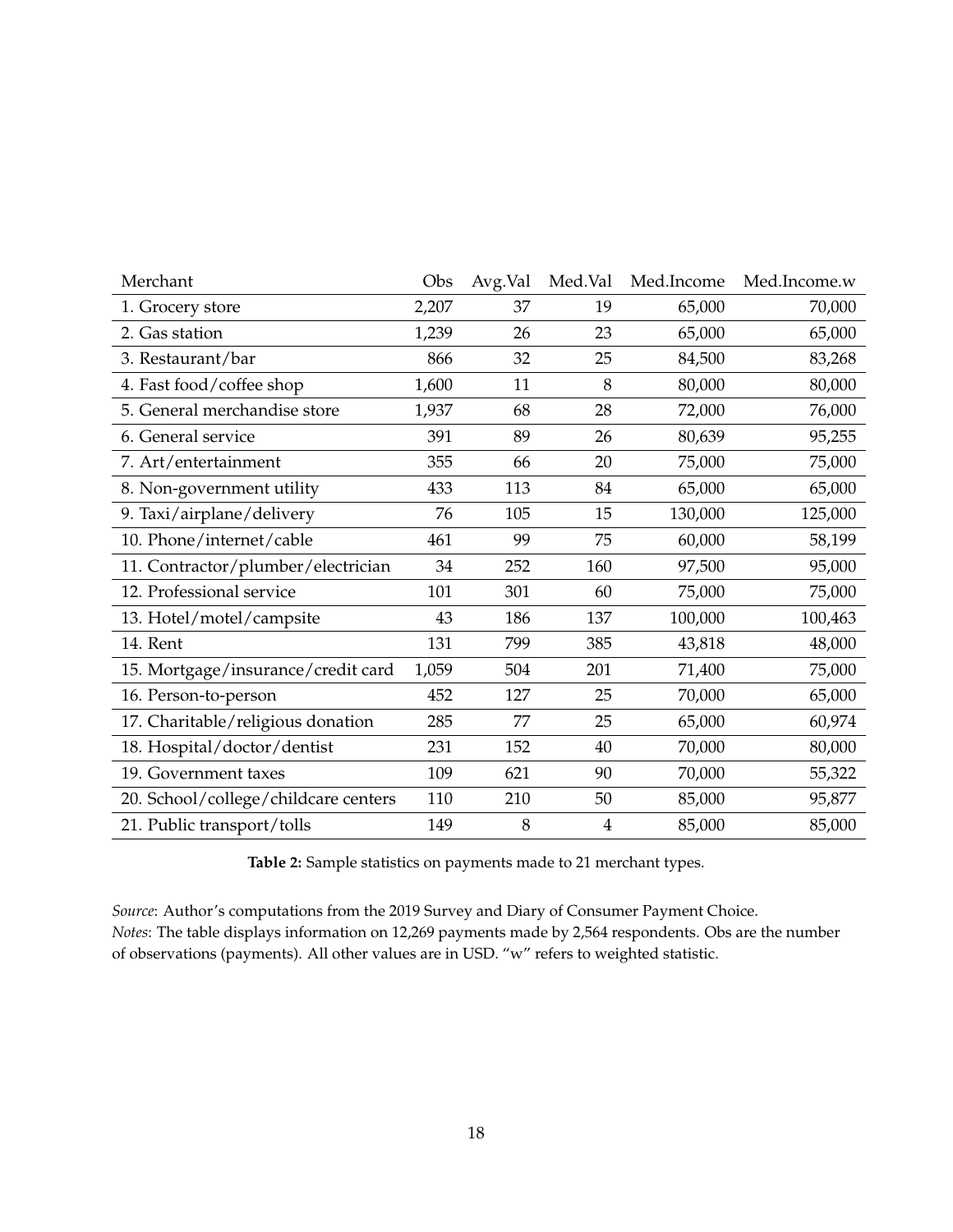<span id="page-19-0"></span>

|                                      |       | In-person payments |         |     | Remote payments |                |
|--------------------------------------|-------|--------------------|---------|-----|-----------------|----------------|
| Merchant                             | Obs   | Avg.Val            | Med.Val | Obs | Avg.Val         | Med.Val        |
| 1. Grocery store                     | 2,125 | 36                 | 19      | 80  | 74              | 45             |
| 2. Gas station                       | 1,179 | 25                 | 22      | 60  | 51              | 25             |
| 3. Restaurant/bar                    | 853   | 32                 | 25      | 13  | 27              | 27             |
| 4. Fast food/coffee shop             | 1,541 | 11                 | 8       | 59  | 16              | 14             |
| 5. General merchandise store         | 1,417 | 67                 | 24      | 519 | 71              | 39             |
| 6. General service                   | 321   | 87                 | 24      | 70  | 96              | 56             |
| 7. Art/entertainment                 | 223   | 45                 | 20      | 132 | 102             | 30             |
| 8. Non-government utility            | 64    | 97                 | 79      | 366 | 115             | 87             |
| 9. Taxi/airplane/delivery            | 34    | 64                 | 14      | 42  | 139             | 17             |
| 10. Phone/internet/cable             | 51    | 92                 | 74      | 409 | 99              | 75             |
| 11. Contractor/plumber/electrician   | 15    | 393                | 195     | 18  | 129             | 111            |
| 12. Professional service             | 61    | 394                | 60      | 40  | 158             | 57             |
| 13. Hotel/motel/campsite             | 32    | 170                | 121     | 11  | 235             | 200            |
| 14. Rent                             | 66    | 978                | 430     | 62  | 635             | 300            |
| 15. Mortgage/insurance/credit card   | 86    | 531                | 263     | 971 | 502             | 200            |
| 16. Person-to-person                 | 354   | 64                 | 20      | 98  | 357             | 64             |
| 17. Charitable/religious donation    | 187   | 55                 | 20      | 98  | 120             | 39             |
| 18. Hospital/doctor/dentist          | 136   | 141                | 40      | 95  | 169             | 43             |
| 19. Government taxes                 | 46    | 739                | 25      | 63  | 535             | 117            |
| 20. School/college/childcare centers | 54    | 154                | 28      | 55  | 263             | 95             |
| 21. Public transport/tolls           | 98    | 7                  | 6       | 51  | 8               | $\overline{2}$ |

**Table 3:** Sample statistics on in-person and remote payments by merchant type.

*Source*: Author's computations from the 2019 Survey and Diary of Consumer Payment Choice. *Notes*: The table displays information on 12,255 payments made by 2,562 respondents. Obs are the number of observations (payments). All other values are in USD.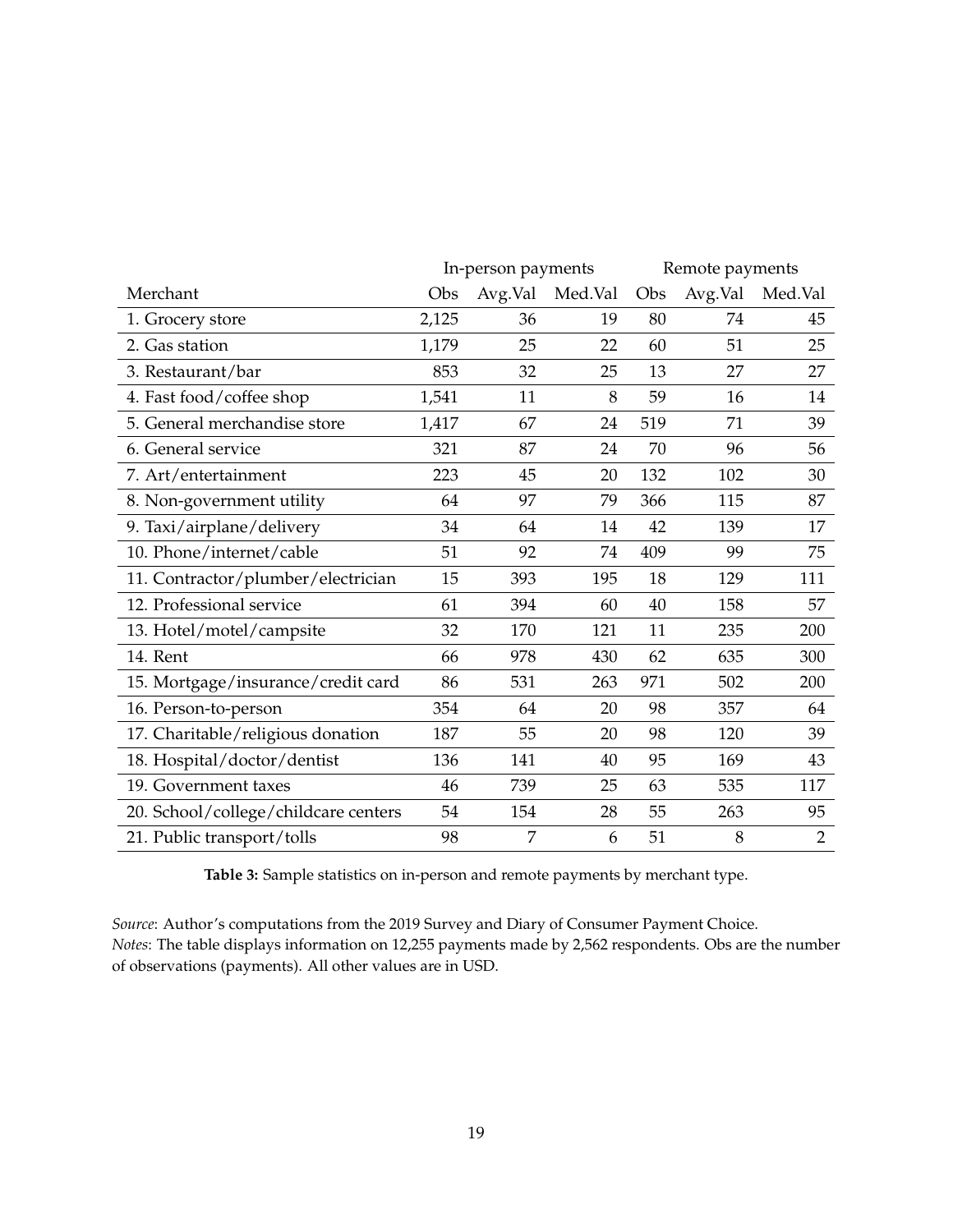<span id="page-20-0"></span>

| Merchant                               | Cash | Check  | Credit | Debit | Prepaid          | <b>BANP</b>      | OBBP         | Acct2acct        | HН    |
|----------------------------------------|------|--------|--------|-------|------------------|------------------|--------------|------------------|-------|
| 16. Person-to-person                   | 71.8 | 13.8   | 2.5    | 5.0   | 0.0              | 1.2              | 1.0          | 4.8              | 5,394 |
| 13. Hotel/motel/campsite               | 18.6 | 2.3    | 62.8   | 16.3  | 0.0              | 0.0              | 0.0          | 0.0              | 4,559 |
| 9. Taxi/airplane/delivery              | 5.5  | 0.0    | 56.2   | 32.9  | 5.5              | $_{\rm 0.0}$     | 0.0          | 0.0              | 4,295 |
| 4. Fast food/coffee shop               | 43.0 | 0.2    | 23.0   | 30.9  | 2.9              | $\overline{0.1}$ | 0.0          | 0.0              | 3,339 |
| 3. Restaurant/bar                      | 32.9 | $\sim$ | 37.7   | 27.9  | 0.7              | $_{\rm 0.0}$     | $_{\rm 0.0}$ | 0.0              | 3,290 |
| 1. Grocery store                       | 30.6 | 1.2    | 27.7   | 37.7  | 2.2              | 0.2              | 0.4          | 0.1              | 3,129 |
| 17. Charitable/religious donation      | 38.8 | 38.5   | 6.5    | 5.8   | 0.4              | 6.1              | 3.2          | $\overline{0}$   | 3,114 |
| 2. Gas station                         | 29.1 | 0.6    | 31.2   | 35.9  | 2.2              | 0.6              | 0.4          | 0.0              | 3,114 |
| ore<br>5. General merchandise st       | 18.5 | 2.4    | 37.1   | 36.5  | 2.3              | 1.3              | 1.9          | $\overline{0.1}$ | 3,068 |
| electrician<br>11. Contractor/plumber/ | 11.8 | 47.1   | 20.6   | 8.8   | 0.0              | 2.9              | 8.8          | 0.0              | 2,941 |
| 7. Art/entertainment                   | 39.2 | 4.5    | 32.0   | 17.7  | 0.6              | 2.1              | 3.9          | 0.0              | 2,917 |
| 21. Public transport/tolls             | 39.1 | 0.0    | 33.0   | 10.4  | 11.3             | 4.3              | 1.7          | 0.0              | 2,882 |
| credit card<br>15. Mortgage/insurance/ | 1.4  | 12.5   | 3.2    | 9.0   | $\overline{0.1}$ | 39.0             | 29.0         | 5.8              | 2,644 |
| 6. General service                     | 38.0 | 9.6    | 24.5   | 22.1  | 0.5              | $\frac{9}{10}$   | 3.5          | 0.3              | 2,639 |
| 14. Rent                               | 18.0 | 36.9   | 2.7    | 13.5  | $\overline{0.9}$ | 16.2             | 10.8         | 6.0              | 2,260 |
| 19. Government taxes                   | 20.9 | 35.2   | 11.0   | 14.3  | 0.0              | 15.4             | 2.2          | $\frac{1}{1}$    | 2,240 |
| All merchants                          | 27.0 | 6.3    | 24.9   | 27.8  | 1.8              | 6.0              | 5.4          | $\overline{0.8}$ | 2,232 |
| 18. Hospital/doctor/dentist            | 7.5  | 21.7   | 28.8   | 27.4  | 1.3              | 5.3              | 7.1          | 6.0              | 2,187 |
| 8. Non-government utility              | 3.5  | 22.9   | 6.1    | 15.1  | 1.2              | 19.9             | 30.5         | 0.7              | 2,131 |
| 12. Professional service               | 18.2 | 23.2   | 30.3   | 15.2  | 0.0              | 5.1              | 8.1          | 0.0              | 2,109 |
| 10. Phone/internet/cable               | 2.7  | 7.3    | 18.7   | 31.0  | 1.8              | 19.1             | 18.2         | 1.1              | 2,072 |
| 20. School/college/childcare centers   | 28.7 | 26.7   | 5.0    | 11.9  | 1.0              | 14.9             | 11.9         | 0.0              | 2,067 |

Table 4: Percentage share of payment volume by merchant type sorted by HHI. **Table 4:** Percentage share of payment volume by merchant type sorted by HHI.

Source: Author's computations from the 2019 Survey and Diary of Consumer Payment Choice. *Source*: Author's computations from the 2019 Survey and Diary of Consumer Payment Choice. Notes: The table displays information on 11,868 payments made by 2,543 respondents. *Notes*: The table displays information on 11,868 payments made by 2,543 respondents.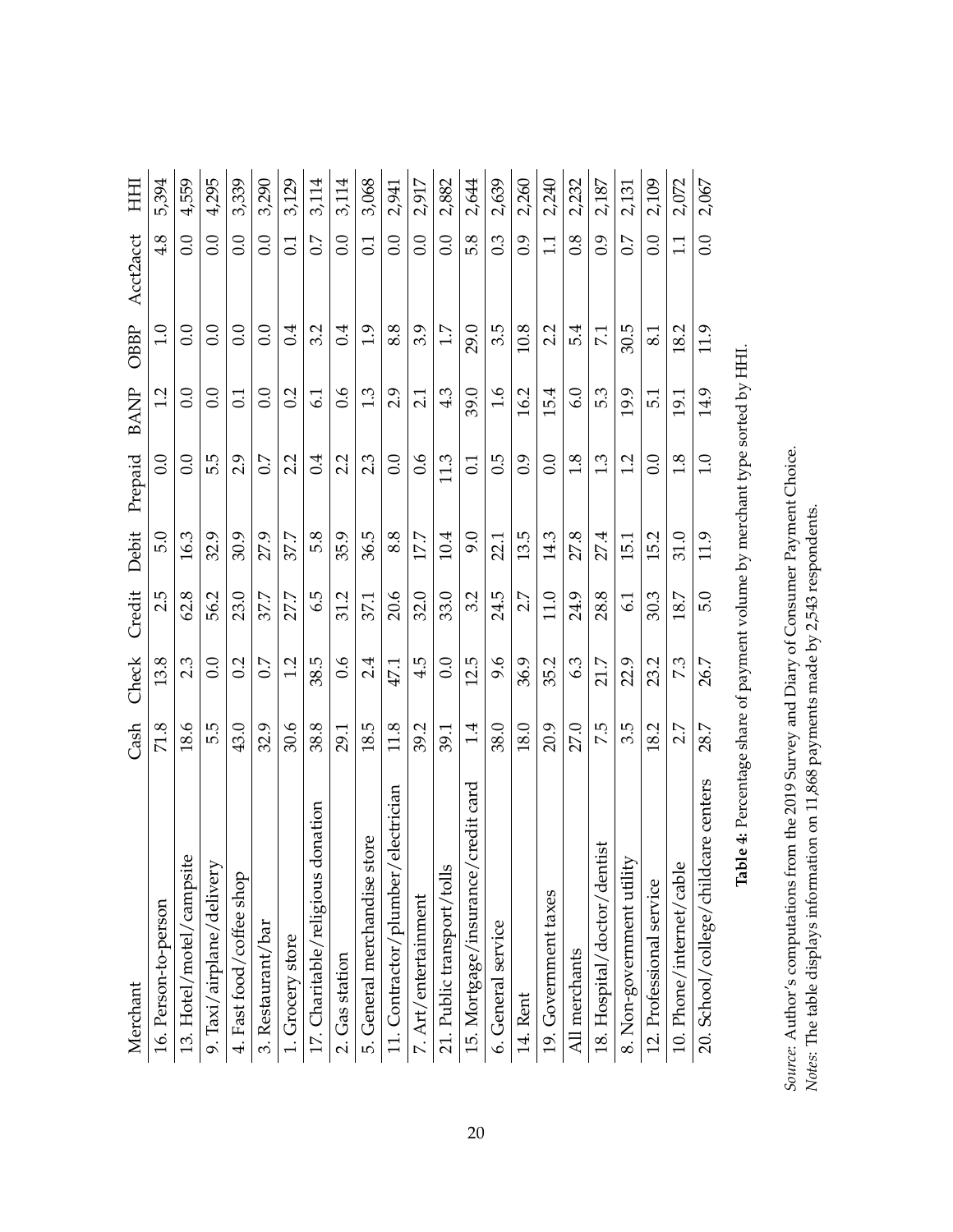<span id="page-21-0"></span>

| Merchant                               | Cash            | Check | Credit        | Debit           | Prepaid          | <b>BANP</b> | OBBP     | Acct2acct | HH    |
|----------------------------------------|-----------------|-------|---------------|-----------------|------------------|-------------|----------|-----------|-------|
| 19. Government taxes                   | $\overline{6}0$ | 77.5  | $\Xi$         | 2.9             | 0.0              | 16.9        | 0.4      | 0.3       | 6,306 |
| 9. Taxi/airplane/delivery              | 0.5             | 0.0   | 75.1          | 24.2            | $0.\overline{3}$ | 0.0         | 0.0      | 0.0       | 6,217 |
| 13. Hotel/motel/campsite               | 2.1             | 6.5   | 74.3          | 23.1            | 0.0              | 0.0         | 0.0      | 0.0       | 6,059 |
| electrician<br>11. Contractor/plumber/ | 2.8             | 74.3  | $\Xi$         | 5.3             | 0.0              | 0.5         | 6.0      | 0.0       | 5,723 |
| 12. Professional service               | 4.3             | 71.4  | 11.3          | 5.9             | 0.0              | 2.2         | 5.0      | 0.0       | 5,306 |
| 14. Rent                               | 6.4             | 68.8  | $\frac{8}{1}$ | $\overline{51}$ | 0.7              | 12.8        | $4\cdot$ | 0.0       | 4,990 |
| 7. Art/entertainment                   | 21.3            | 7.7   | 57.4          | 10.7            | $\overline{0}$ : | 0.7         | 21       | 0.0       | 3,925 |
| 16. Person-to-person                   | 23.8            | 55.8  | 1.8           | 3.6             | 0.0              | 0.4         | $\Xi$    | 13.5      | 3,876 |
| 3. Restaurant/bar                      | 20.3            | 0.6   | 51.2          | 27.5            | 0.4              | 0.0         | 0.0      | 0.0       | 3,785 |
| 1. Grocery store                       | 13.4            | 2.3   | 33.1          | 47.1            | 2.2              | 0.4         | 1.4      | 0.1       | 3,501 |
| credit card<br>15. Mortgage/insurance/ | 0.3             | 10.2  | 1.5           | 3.6             | 0.0              | 35.5        | 43.3     | 5.6       | 3,286 |
| 4. Fast food/coffee shop               | 33.5            | 0.3   | 26.4          | 37.6            | 21               | 0.1         | 0.0      | 0.0       | 3,235 |
| 2. Gas station                         | 18.1            | 2.2   | 37.0          | 38.6            | 1.4              | 1.9         | 0.7      | 0.0       | 3,201 |
| 17. Charitable/religious donation      | 8.2             | 49.7  | 9.8           | 2.5             | 0.1              | 18.2        | 8.5      | 3.0       | 3,053 |
| ore<br>5. General merchandise st       | 7.5             | 13.6  | 45.4          | 26.9            | 1.3              | 1.4         | 3.9      | 0.0       | 3,045 |
| 21. Public transport/tolls             | 30.3            | 0.0   | 43.2          | 5.9             | 5.4              | 13.3        | 1.9      | 0.0       | 3,025 |
| 18. Hospital/doctor/dentist            | 1.8             | 27.6  | 40.9          | 21.2            | 0.2              | 3.3         | 4.6      | 0.4       | 2,923 |
| 20. School/college/childcare centers   | 5.0             | 34.9  | $\ddot{0}$    | 4.2             | 1.5              | 34.5        | 18.0     | 0.0       | 2,781 |
| 6. General service                     | 18.7            | 27.3  | 36.1          | 12.3            | 0.6              | 0.9         | 3.8      | 0.4       | 2,564 |
| 10. Phone/internet/cable               | 2.4             | 9.1   | 12.9          | 29.6            | 1.2              | 23.6        | 20.3     | 1.0       | 2,100 |
| 8. Non-government utility              | 2.4             | 21.0  | 6.9           | 17.4            | 1.2              | 21.9        | 27.7     | 1.4       | 2,051 |
| All merchants                          | 5.9             | 22.7  | 15.0          | 13.0            | 0.5              | 19.0        | 20.9     | 3.0       | 1,751 |

Table 5: Percentage share of payment dollar value by merchant types ordered by HHI. **Table 5:** Percentage share of payment dollar value by merchant types ordered by HHI.

Notes: Based on 11,868 payments made by 2,543 respondents. Obs are the number of observations (payments). All other values are in USD. *Notes*: Based on 11,868 payments made by 2,543 respondents. Obs are the number of observations (payments). All other values are in USD. Source: Author's computations from the 2019 Survey and Diary of Consumer Payment Choice. *Source*: Author's computations from the 2019 Survey and Diary of Consumer Payment Choice.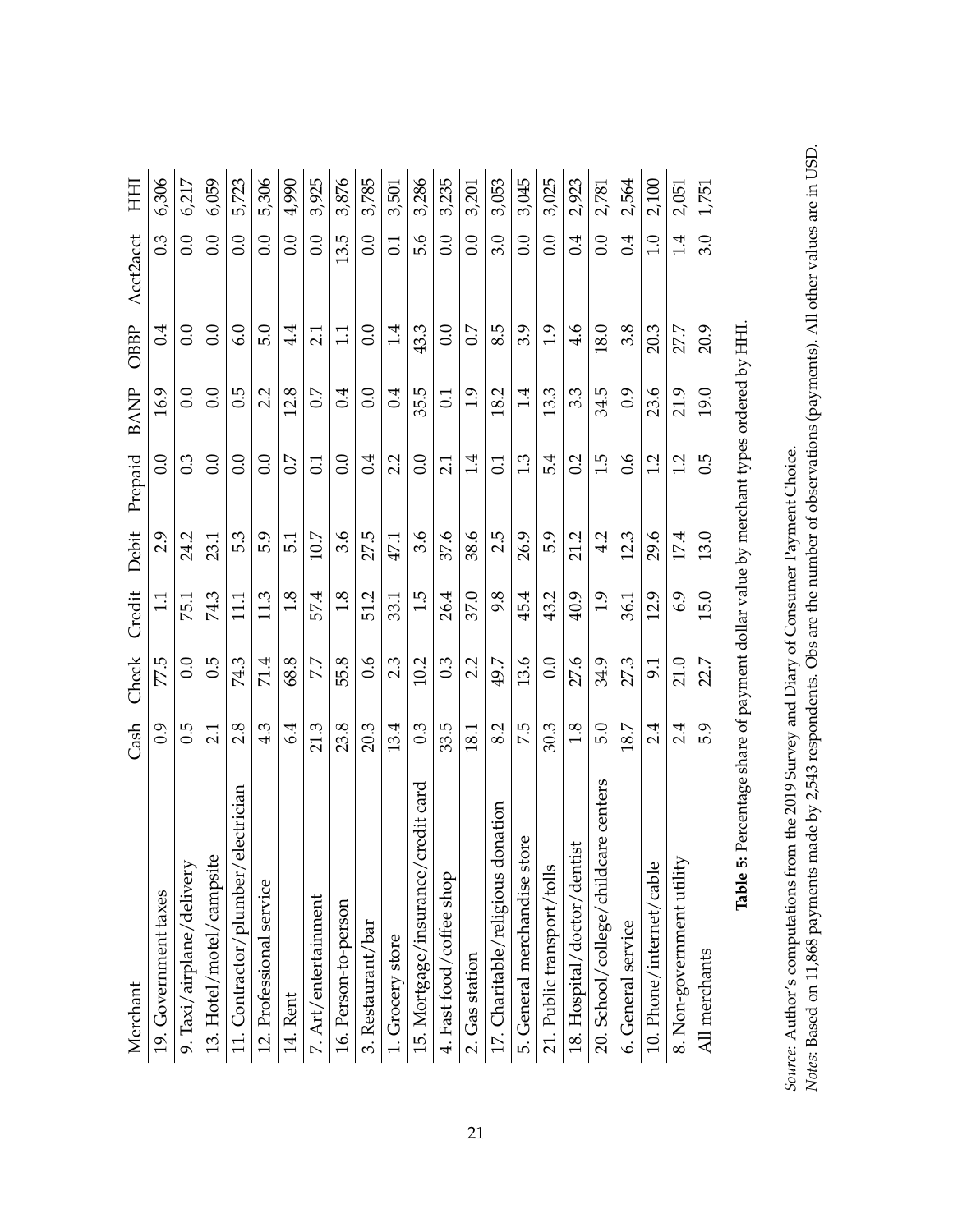<span id="page-22-0"></span>



Source: Author's computations from the 2019 Diary of Consumer Payment Choice. *Source*: Author's computations from the 2019 Diary of Consumer Payment Choice.

Note: Based on 11,868 payments made by 2,543 respondents. Merchants types are sorted from low to high payment concentration (HHI *Note*: Based on 11,868 payments made by 2,543 respondents. Merchants types are sorted from low to high payment concentration (HHI displayed on top). displayed on top).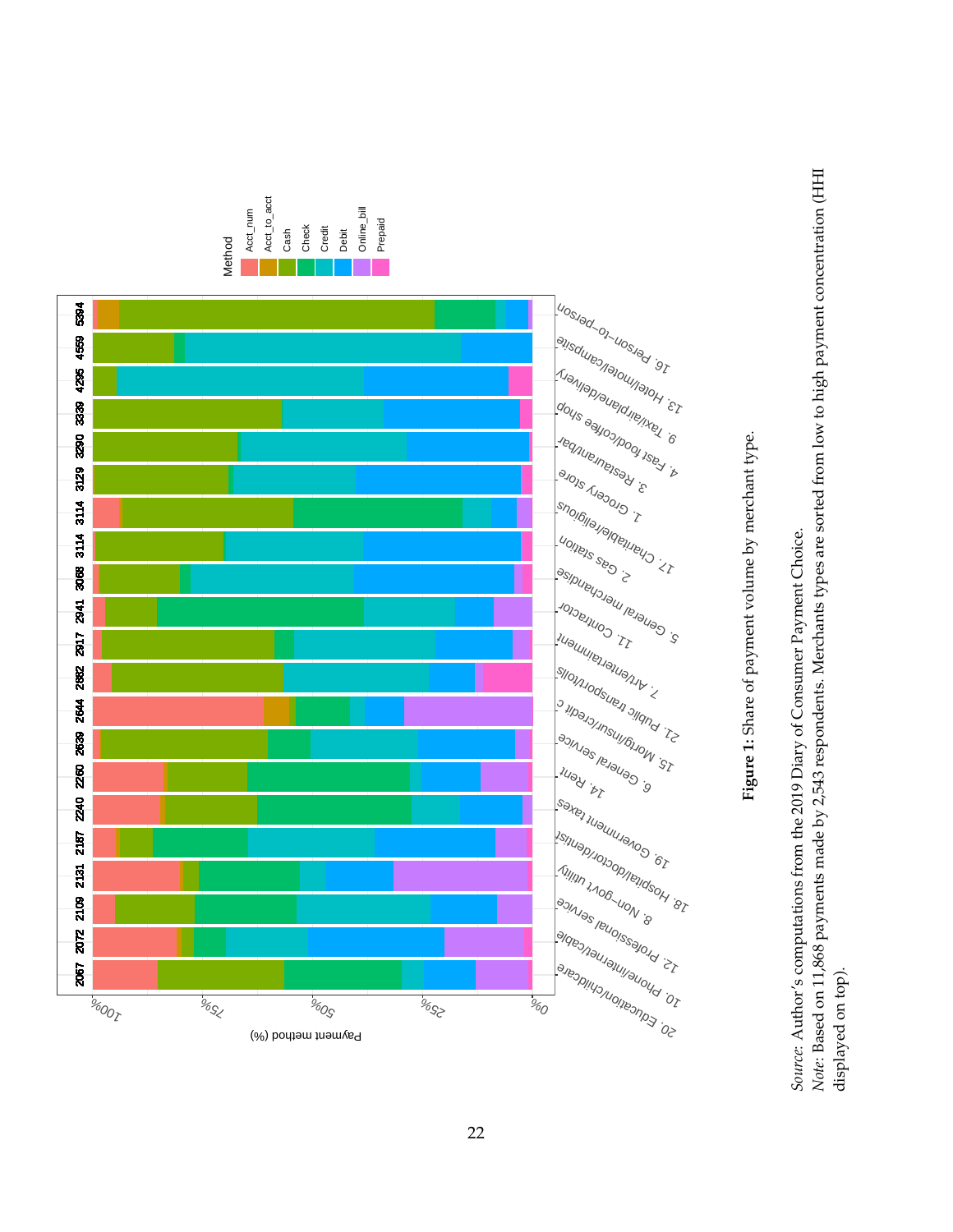<span id="page-23-0"></span>

**Figure 2:** Percentage share of paper instrument payments by merchant type.

*Source*: Author's computations from the 2019 Diary of Consumer Payment Choice. *Note*: Based on 11,868 payments made by 2,543 respondents.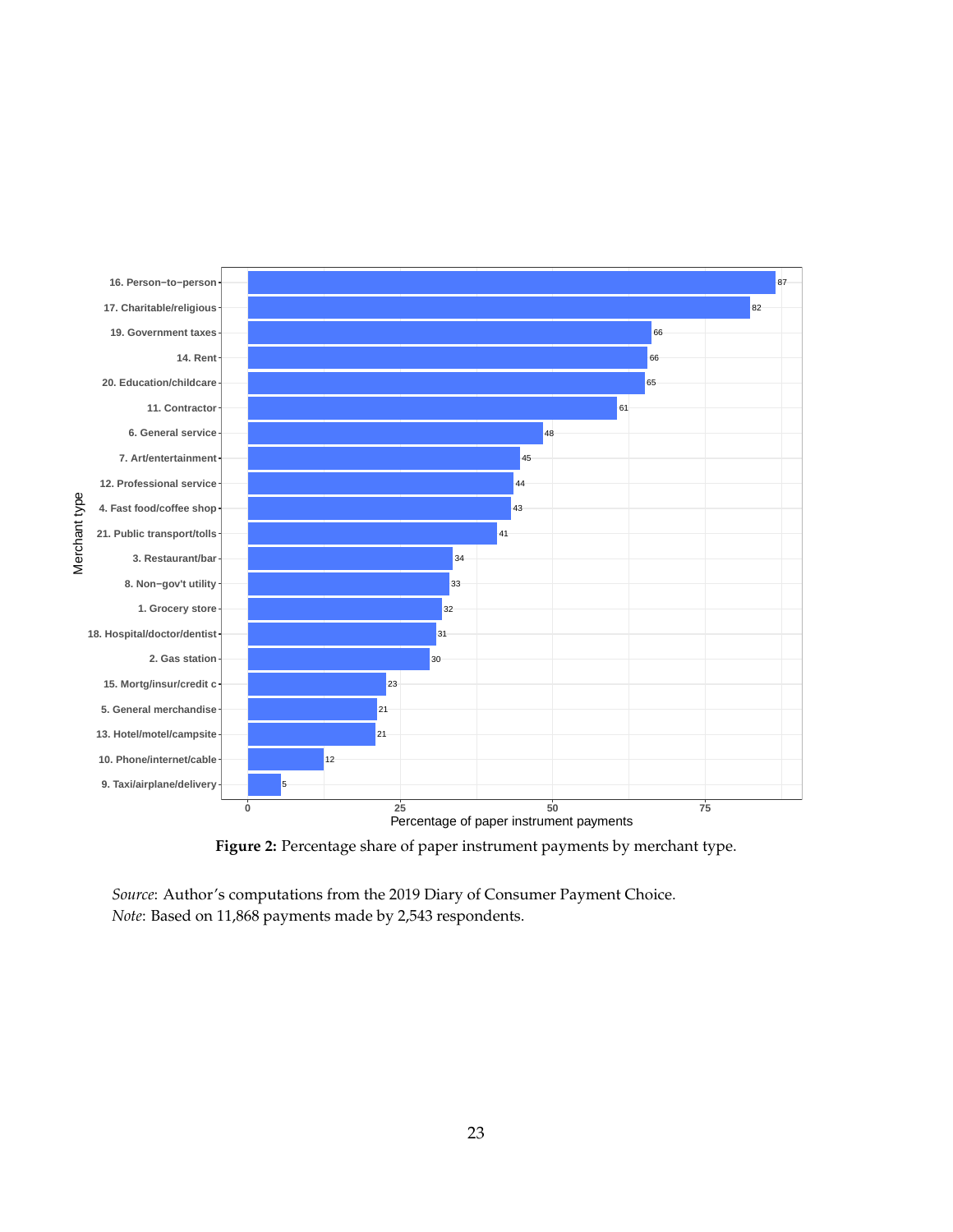<span id="page-24-0"></span>

**Figure 3:** Percentage share of card payments by merchant type.

*Source*: Author's computations from the 2019 Diary of Consumer Payment Choice. *Note*: Based on 11,868 payments made by 2,543 respondents.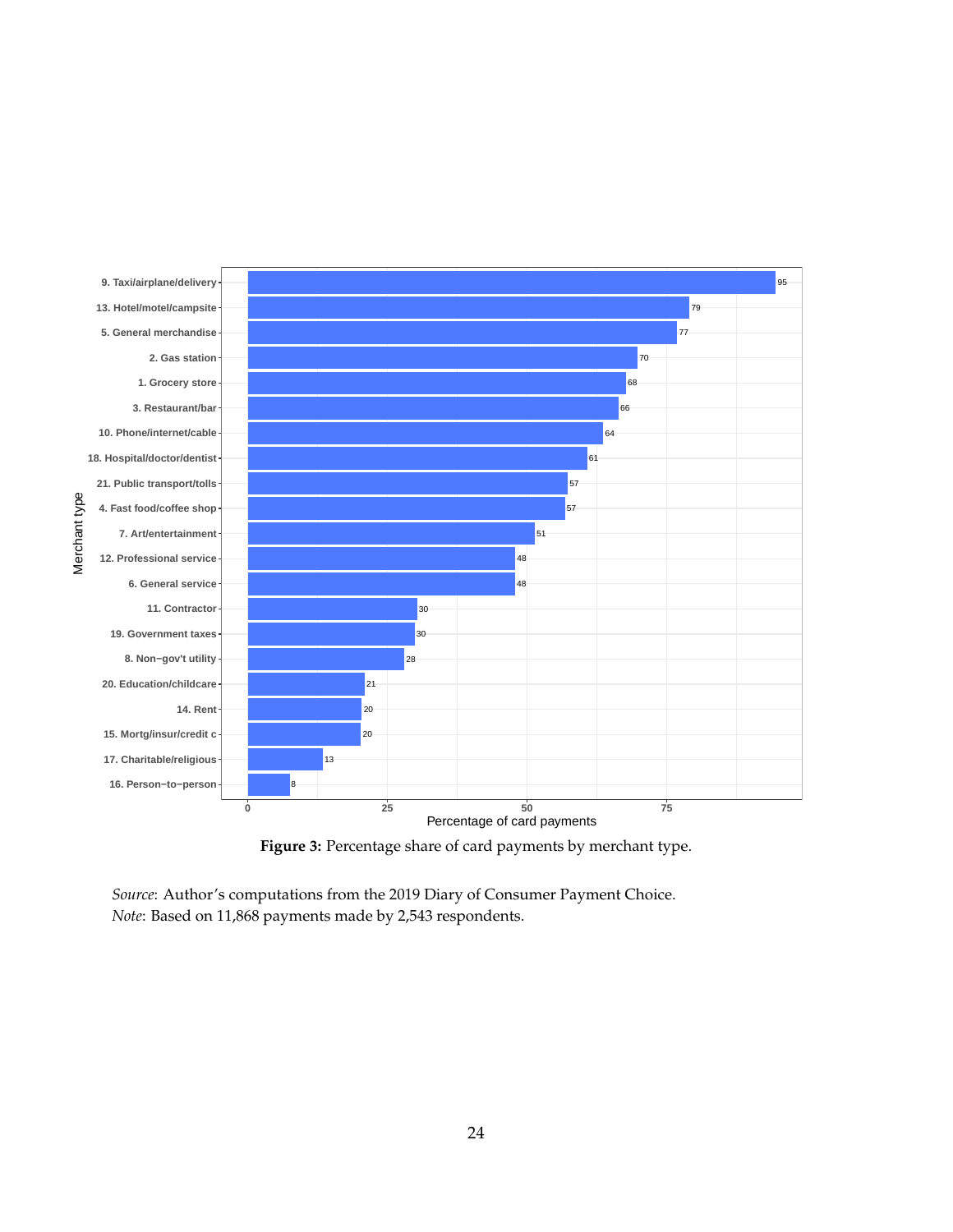<span id="page-25-0"></span>

**Figure 4:** Percentage share of electronic payments by merchant type.

*Source*: Author's computations from the 2019 Diary of Consumer Payment Choice. *Note*: Based on 11,868 payments made by 2,543 respondents.